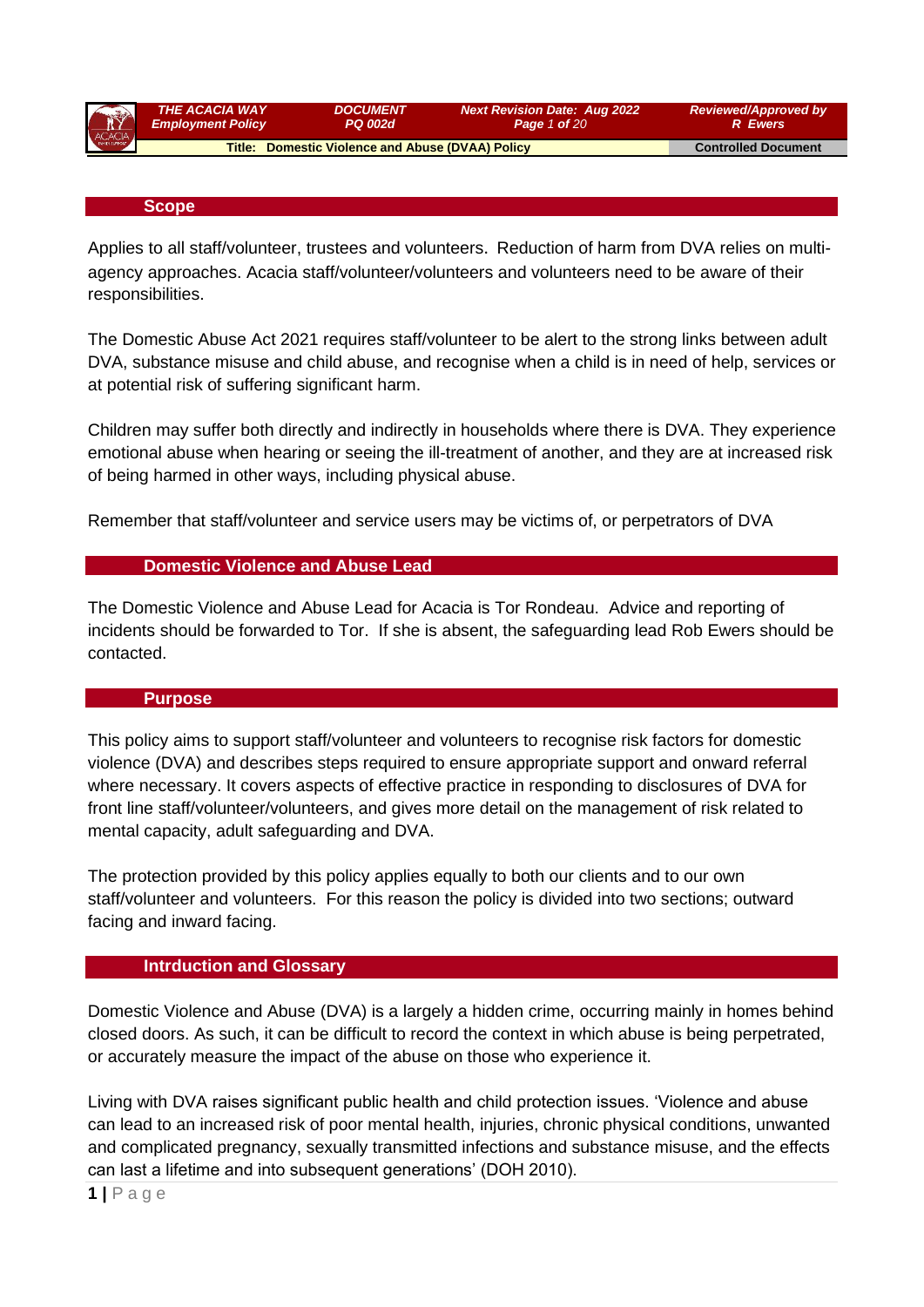| TY     | THE ACACIA WAY           | <b>DOCUMENT</b>                                  | <b>Next Revision Date: Aug 2022</b> | <b>Reviewed/Approved by</b> |
|--------|--------------------------|--------------------------------------------------|-------------------------------------|-----------------------------|
|        | <b>Employment Policy</b> | PQ 002d                                          | <b>Page 2 of 20</b>                 | R Ewers                     |
| ACACIA |                          | Title: Domestic Violence and Abuse (DVAA) Policy |                                     | <b>Controlled Document</b>  |

This policy promotes the use of Acacia safeguarding procedures to help keep adults, young people, children and families safe from abuse, neglect and exploitation. It should be read in conjunction with PQ002 Safeguarding policy, which provides additional guidance in relation to reporting lines, supervision and support for staff/volunteer and volunteers.

Acacia adopts the Home Office definition of DVA, which is any incident or pattern of incidents of controlling, coercive, threatening behaviour, violence or abuse between those aged 16 or over who are or have been intimate partners or family members. It is clear that victims are not confined to one gender or ethnic group (Domestic Abuse Act, 2021). The abuse can encompass, but is not limited to, psychological, physical, sexual, financial and emotional abuse.

# Types of DVA:

## **Coercive control**

The Serious Crime Act 2015 creates a new offence of controlling or coercive behaviour in intimate or familial relationships (section 76) and closes a gap in the law around patterns or controlling or coercive behaviour in ongoing relationship between intimate partners or family members. If found guilty can carry a maximum sentence of five years imprisonment, a fine or both.

## **Controlling behaviour**

A range of acts designed to make a person subordinate and/or dependent by isolating them from sources of support, exploiting their resources and capacities for personal gain, depriving them of the means needed for independence, resistance and escape and regulating their everyday behaviour.

## **Violent resistance**

Sometimes DVA can lead to "violent resistance" - a response to being controlled or feeling frightened where violence is used as an act of "self-defence".

## **Situational couple violence**

Situational couple violence, also called common couple violence, is not connected to general control behaviour, but arises in a single argument where one or both partners physically lash out at the other. This is the most common form of intimate partner violence, particularly in the western world and among young couples, and involves members of both sexes nearly equally.

## **Female Genital Mutilation (FGM)**

FGM is a violation of the human rights of girls and women. FGM comprises all procedures that involve partial or total removal of the external female genitalia, or other injury to the female genital organs for non-medical reasons. More detailed information can be found in the Acacia safeguarding policy.

## **Forced marriage**

Forced Marriage is a marriage conducted without the valid consent of one or both parties and where duress is a factor. FM is a specific offence under s121 of the Anti-Social Behaviour, Crime and Policing Act 2014.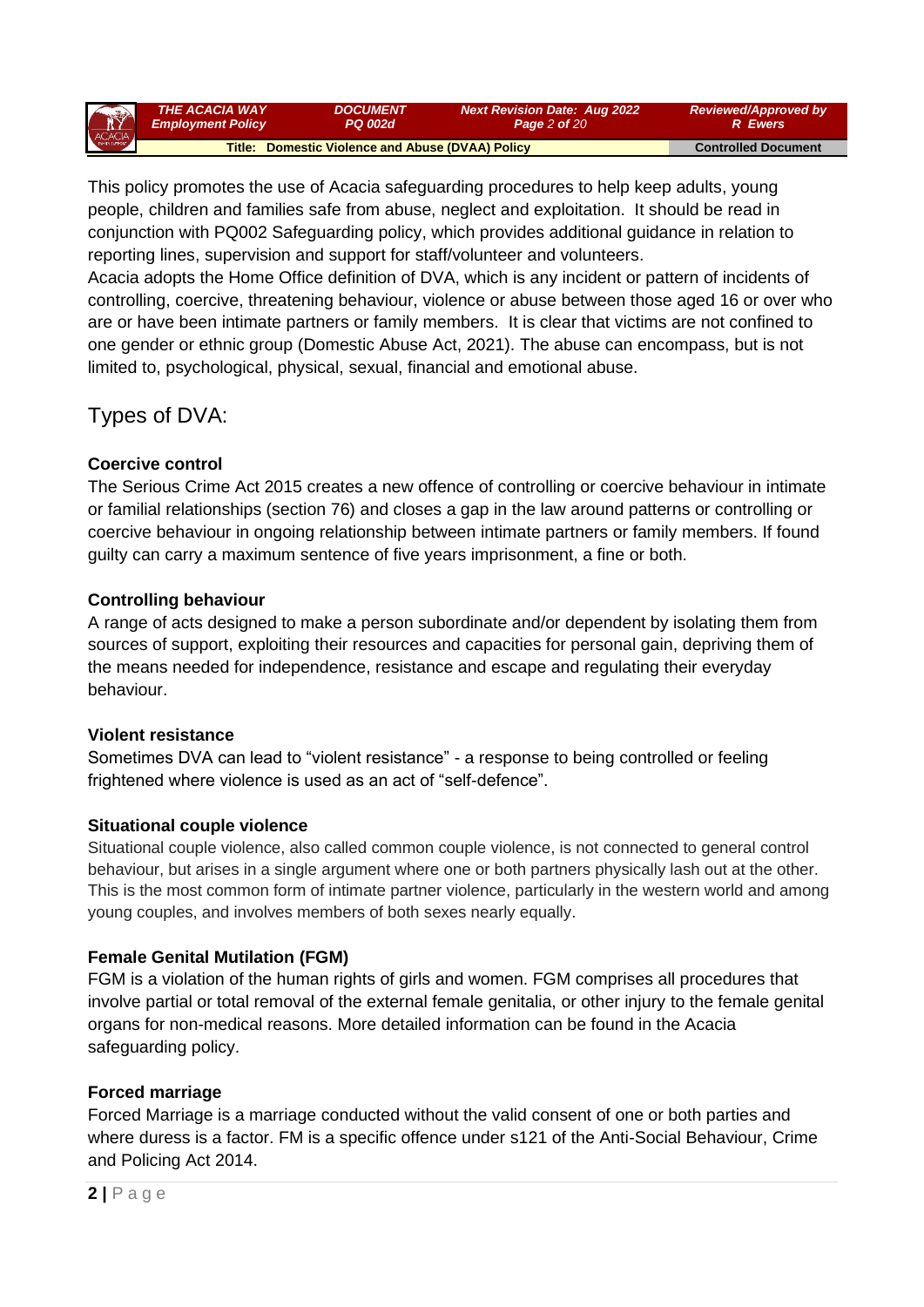| <b>AY</b> | <b>THE ACACIA WAY</b>    | <i><b>DOCUMENT</b></i>                           | <b>Next Revision Date: Aug 2022</b> | <b>Reviewed/Approved by</b> |
|-----------|--------------------------|--------------------------------------------------|-------------------------------------|-----------------------------|
|           | <b>Employment Policy</b> | <b>PQ 002d</b>                                   | <b>Page 3 of 20</b>                 | <b>R</b> Ewers              |
| ACACIA    |                          | Title: Domestic Violence and Abuse (DVAA) Policy |                                     | <b>Controlled Document</b>  |

#### **Elder/carer abuse**

Young people aged under 18 years who are violent towards their parents

#### **Physical Abuse**

Hitting, shaking, smacking, punching, pushing, kicking, biting, starving, tying up, stabbing, suffocation, throwing things, using objects as weapons, female genital mutilation, so called 'honour violence'. The physical effects are often on areas of the body that are covered and hidden (i.e. breasts and abdomen).

### **Emotional/ Psychological abuse**

Intimidation, insulting, isolating the victim from friends and family, criticising, denying the abuse, treating them as inferior, threatening to harm children or take them away. Swearing, undermining confidence, making discriminatory remarks, making the victim feel unattractive, calling them stupid or useless, humiliating and eroding their independence. In the LGBT community, sometimes the threat of 'outing' (threatening to divulge the nature of someone's sexuality to family friends or employers) is used to intimidate individuals.

### **Sexual abuse sexual assault**

Rape, sexual assault, sexual exploitation, pressuring an individual to participate in non-consensual sexual activities, sexual insults, stopping a woman from breast feeding, coerced nudity, taking of explicit photographs under duress, sexual violence, non-consensual acts during intercourse including strangulation, beating, restraint and marking. The perpetrator may refuse to use protection and knowingly expose the victim to infection.

#### **Financial and material abuse**

Not letting a victim work, undermining efforts to find work or study, refusing to give money, asking for an explanation of how every penny is spent, and making them beg for money, gambling. Not paying bills and intentional mismanagement of funds, theft fraud, and financial exploitation. The victim may have no access to cash or cards and have their accounts or access to money tightly controlled.

Although a large proportion of DVA is perpetrated by men towards women it is acknowledged that men can also be victims of DVA.

## **Policy – Outward Facing**

## Key Principles of Acacia DVA Policy

To ensure the safety of those abused and that of dependent children.

To enable the staff/volunteer/volunteer to supply those abused with the appropriate information concerning other agencies providing support services. external (see Appendix 1 for relevant support agencies contact details).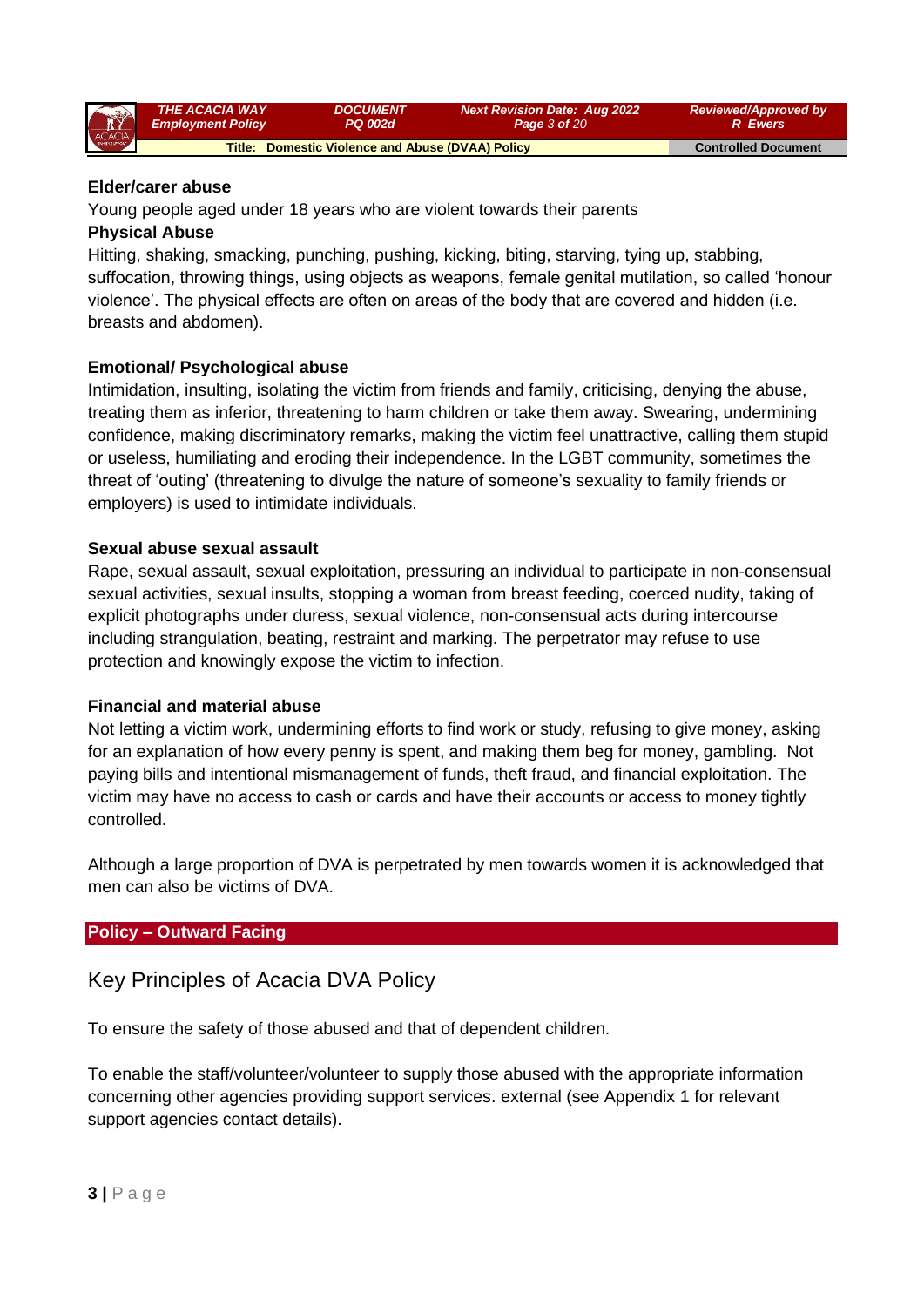| R      | <b>THE ACACIA WAY</b>    | <i><b>DOCUMENT</b></i>                           | <b>Next Revision Date: Aug 2022</b> | <b>Reviewed/Approved by</b> |
|--------|--------------------------|--------------------------------------------------|-------------------------------------|-----------------------------|
|        | <b>Employment Policy</b> | <b>PQ 002d</b>                                   | <b>Page 4 of 20</b>                 | <b>R</b> Ewers              |
| ACACIA |                          | Title: Domestic Violence and Abuse (DVAA) Policy |                                     | <b>Controlled Document</b>  |

To create a supportive environment where the abused can talk about their experience in a safe and confidential environment, supported by prompts during the conversation including enquiries to establish whether the person feels free/safe to talk and answer questions.

Ensure that staff/volunteers have the ability to receive disclosures of abuse and respond to such disclosures in a supportive, reassuring and appropriate manner.

To establish appropriate pathways and support for staff/volunteers subjected to DVA. (Please see page 11 for details).

Any actions undertaken by staff and volunteers in respect of DVA will only be undertaken with the consent of the client unless there is a significant risk to the client and/or a child's health and wellbeing, or the capacity of the individual is such that he/she is unable to consent.

Acacia staff may need to escalate concerns based on their professional judgement following discussion with Acacia DA Lead (Tor Rondeau) and safeguarding lead/deputy (Rob Ewers) and further advice should be sought if necessary. Professional judgement should be used but the welfare of the child and the adult should be paramount.

# Pregnancy and increased risk

Violence to women starts or increases both in severity and frequency during pregnancy. Often involving punches or kicks directed at the women's abdomen. Once born, the impact on the mother and child attachment process may be affected, as well as the child's capacity to develop normal responses to stressful situations. This can result in a fractious baby and place both mother and child at further risk from their abuser. DVA may also be a major contributive factor to the child and parent's mental health.

DVA during pregnancy puts a pregnant woman and her unborn child in danger. It increases the risk of miscarriage, infection, premature birth, low birth weight, foetal injury and foetal death.

If a woman is pregnant and / or child lives in a household where DVA is believed to be a factor, and where they is a need of support and/or protection a referral MUST be made the relevant Children's Social Care Local Authority (LA).

# Signs of DVA

All frontline staff and volunteers play a key role in supporting service users and their families who may be experiencing DVA and therefore, should be aware of the signs that could indicate DVA is occurring and know what to do if a client discloses DV. Staff/volunteers may also become aware of DVA without a full disclosure being made due to identifying the indicators of DVA.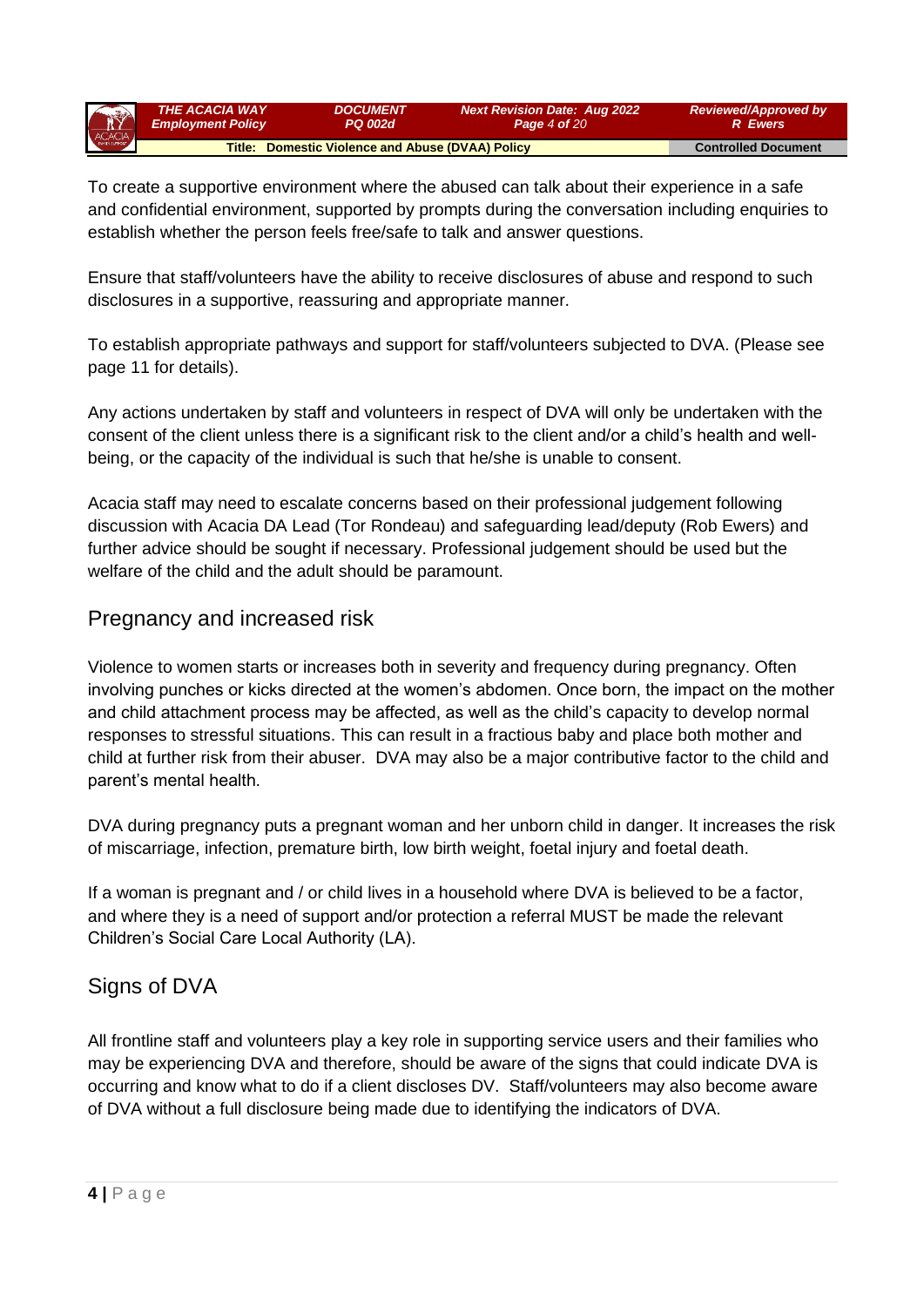| R      | <b>THE ACACIA WAY</b>    | <i><b>DOCUMENT</b></i>                           | <b>Next Revision Date: Aug 2022</b> | <b>Reviewed/Approved by</b> |
|--------|--------------------------|--------------------------------------------------|-------------------------------------|-----------------------------|
|        | <b>Employment Policy</b> | PQ 002d                                          | <b>Page 5 of 20</b>                 | <b>R</b> Ewers              |
| ACACIA |                          | Title: Domestic Violence and Abuse (DVAA) Policy |                                     | <b>Controlled Document</b>  |

Some of the signs of DVA, such as physical marks, may be easy to identify. Others may be things you can easily explain away or overlook. Domestic abuse affects each person differently, but it impacts everyone both physically and psychologically. It's often an aggregate of related signs of domestic abuse that tip someone off that a person is at risk.

Domestic abuse can happen to anyone regardless of their social, educational, or financial status. While red flags aren't always proof that someone is being mistreated in this way, they are worth knowing. Many who are abused may try to cover up what is happening to them for a variety of reasons, and it goes without saying that these individuals could benefit from help.

### **Physical Signs of Abuse**

If someone is being physically abused, they will likely have frequent bruises or physical injuries consistent with being punched, choked, or knocked down—and they'll likely have a weak or inconsistent explanation for these injuries. Some signs of physical abuse include:

- Black eyes
- Busted lips
- Red or purple marks on the neck
- Sprained wrists
- Bruises on the arms

It's also common for someone to try to cover up the physical signs with clothing. For example, you may notice that someone is wearing long sleeves or scarves in the hot summer. Wearing heavier than normal makeup or donning sunglasses inside are also common signs of domestic abuse.

#### **Emotional Signs of Abuse**

Domestic abuse takes a serious emotional toll, creating a sense of helplessness, hopelessness, or despair. Domestic abuse can cause people to believe that they will never escape the control of the abuser. They may also exhibit a constant state of alertness to the point they never can completely relax.

Other emotional signs of abuse include:

- Low self-esteem
- Extremely apologetic or meek
- Seeming fearful
- Changes in sleep habits (sleeping too much or not enough)
- Agitation, anxiety, or constant apprehension
- Developing a drug or alcohol problem
- Symptoms of depression
- Loss of interest in daily activities
- Talking about or attempting suicide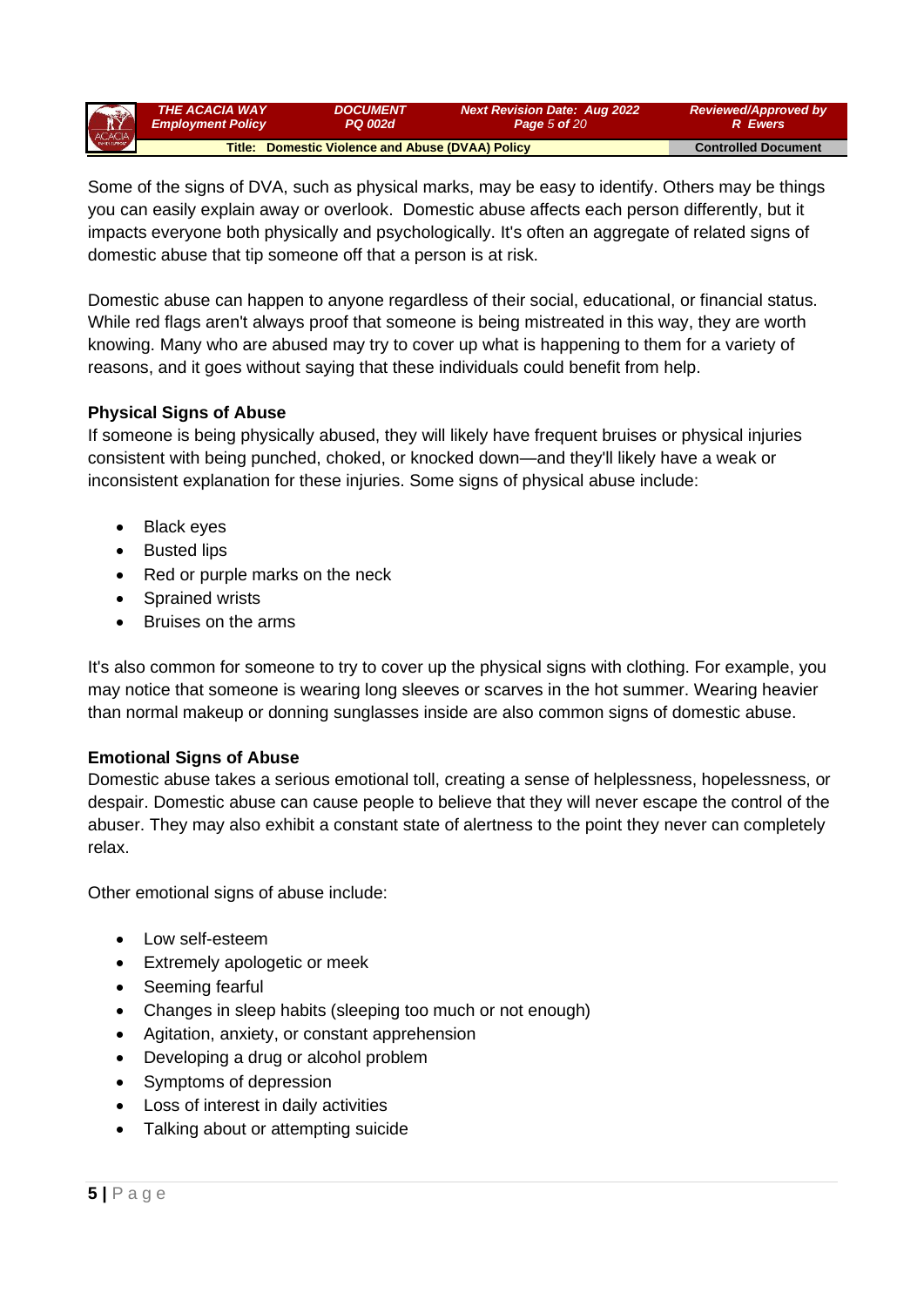| THE ACACIA WAY<br>Employment Policy<br>Title: D | <b>DOCUMENT</b><br><b>PQ 002d</b>                | <b>Next Revision Date: Aug 2022</b><br><b>Page 6 of 20</b> | <b>Reviewed/Approved by</b><br><b>R</b> Ewers |
|-------------------------------------------------|--------------------------------------------------|------------------------------------------------------------|-----------------------------------------------|
|                                                 | Title: Domestic Violence and Abuse (DVAA) Policy |                                                            | <b>Controlled Document</b>                    |

These symptoms, of course, are key symptoms of PND and anxiety, but it is really important to keep in mind that they are typical of domestic abuse victims who feel they are trapped in an abusive relationship.

### **Behavioural Changes**

If you observe that someone who was once outgoing and cheerful has gradually become quiet and withdrawn, it could be a sign of domestic abuse.

You may notice that the person:

- Is reserved and distant
- Drops out of activities they would usually enjoy
- Cancels appointments or meetings with you at the last minute
- Is often late to work or other appointments
- Exhibits excessive privacy concerning their personal life or the person with whom they're in a relationship
- Begins isolating themselves by cutting off contacts with friends and family members

#### **Exhibitions of Fear**

People who are being abused may seem anxious or nervous when they are away from the abuser, or they may seem overly anxious to please their partner. If they have children, the children may seem timid, frightened, or extremely well-behaved when the partner is around.

Although victims may not talk about the actual abuse, they might refer to the abuser as "moody" or having a bad temper. They may reveal that the partner is particularly bad-tempered when drinking alcohol.

Sometimes, the fear a victim of abuse experiences is so intense they feel paralyzed to make decisions or to even protect themselves or their children. When the fear gets to that point, they will even turn down help offered to them by friends, family, or even professional protective services.

#### **What Control Looks Like**

DVA is not about violence, it's all about control. If you notice that someone seems to be controlled or extremely manipulated in all areas of their life, it could be a sign they are being abused at some level. Here are some examples of control:

- Asking permission to go anywhere or to meet and socialize with other people
- Referring to their partner as "jealous" or "possessive," or always accusing them of having affairs
- Their partner constantly calls or texts them wanting to know where they are, what they are doing, and who they are with. The partner may even follow the victim to check up on them.
- Having very little money available to them, not having access to a credit card, or having to account for every penny spent
- Not having access to a vehicle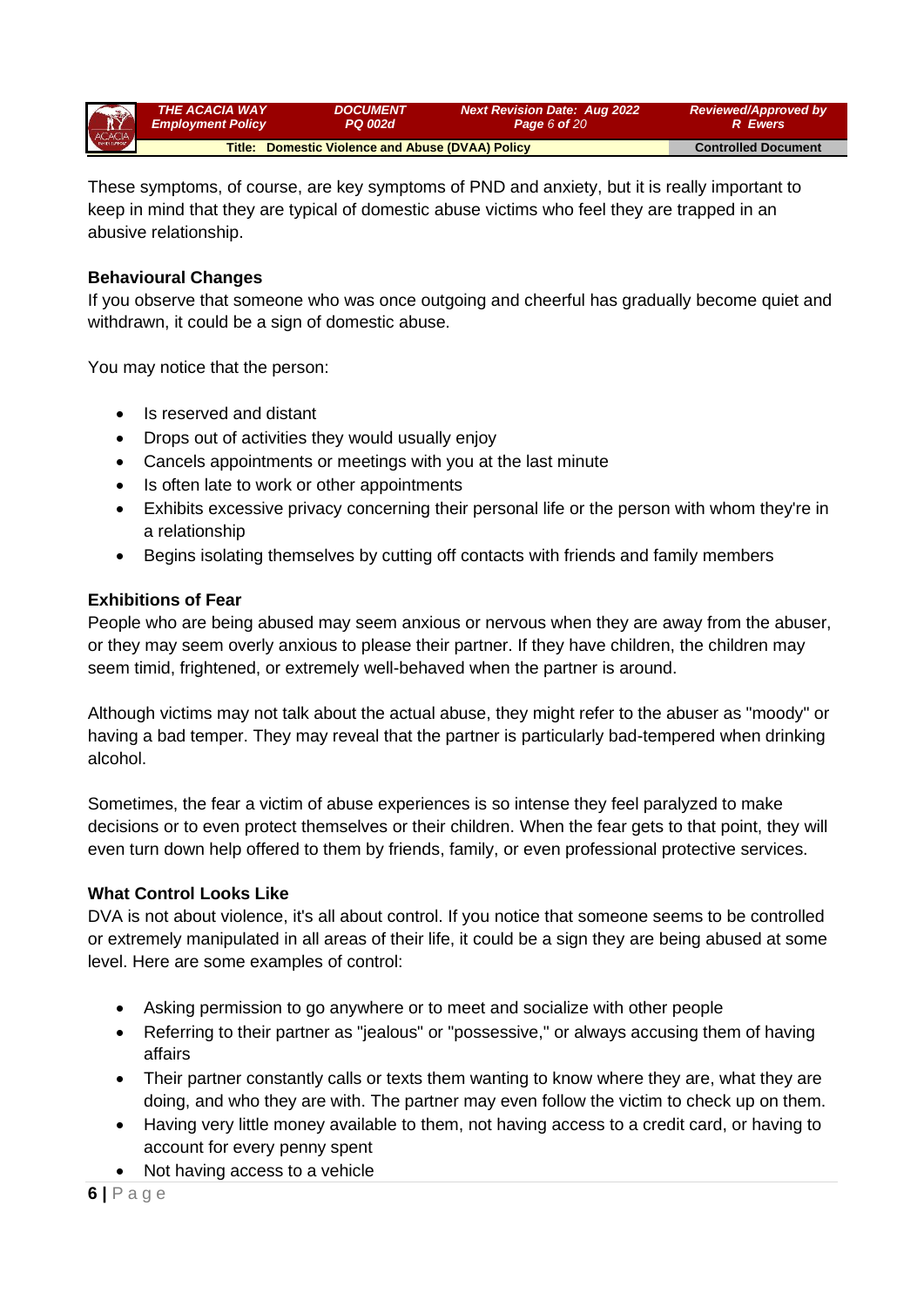| $\bigcap$ | <b>THE ACACIA WAY</b>    | <i><b>DOCUMENT</b></i>                           | <b>Next Revision Date: Aug 2022</b> | <b>Reviewed/Approved by</b> |
|-----------|--------------------------|--------------------------------------------------|-------------------------------------|-----------------------------|
|           | <b>Employment Policy</b> | PQ 002d                                          | <b>Page 7 of 20</b>                 | <b>R</b> Ewers              |
| ACACIA    |                          | Title: Domestic Violence and Abuse (DVAA) Policy |                                     | <b>Controlled Document</b>  |

Helping someone who is the victim of domestic abuse is a delicate matter. By learning some of the warning signs, you can feel more comfortable with seizing the opportunity to help a victim of domestic abuse or violence.

## Risk Factors:

Some of the main risk factors associated with DVA are summarised below. A useful acronym to remember some key high risk factors is: SPECSS

- Separation/Child Contact: Leaving a violent partner is extremely risky
- Pregnancy (pre-birth and under 1s): a high percentage of DVA starts in pregnancy
- Escalation of violence: Previous DVA is the most effective indicator that further DVA will occur
- Cultural factors:
	- o Language barriers
	- o Immigration status
	- o Isolation
	- $\circ$  Within communities where the practices of FGM; forced marriage and 'honour based' violence are more likely to occur.
- Stalking: Research finds that intimate relationship stalkers use more dangerous stalking behaviours than non-intimate relationship stalkers
- Sexual Assault: Where abusers use both physical and sexual violence victims are at an elevated risk
- Minimising or normalising (by both victim and perpetrators)
- Multiple perpetrators

The term 'Toxic Trio' has been used to describe the issues of domestic abuse, mental ill health and substance misuse, which have been identified as common features of families where harm to children has occurred. They are viewed as indicators of increased risk of harm to children and young people. Work in this area has shown that there is large overlap between these parental risk factors and cases of child death, serious injury and generally poorer outcomes for children across all ages.

## What to do if you suspect DVA

Some Service Users will find it difficult to disclose DVA for a variety of reasons. Information should be given to service users where DVA is known or believed to have occurred.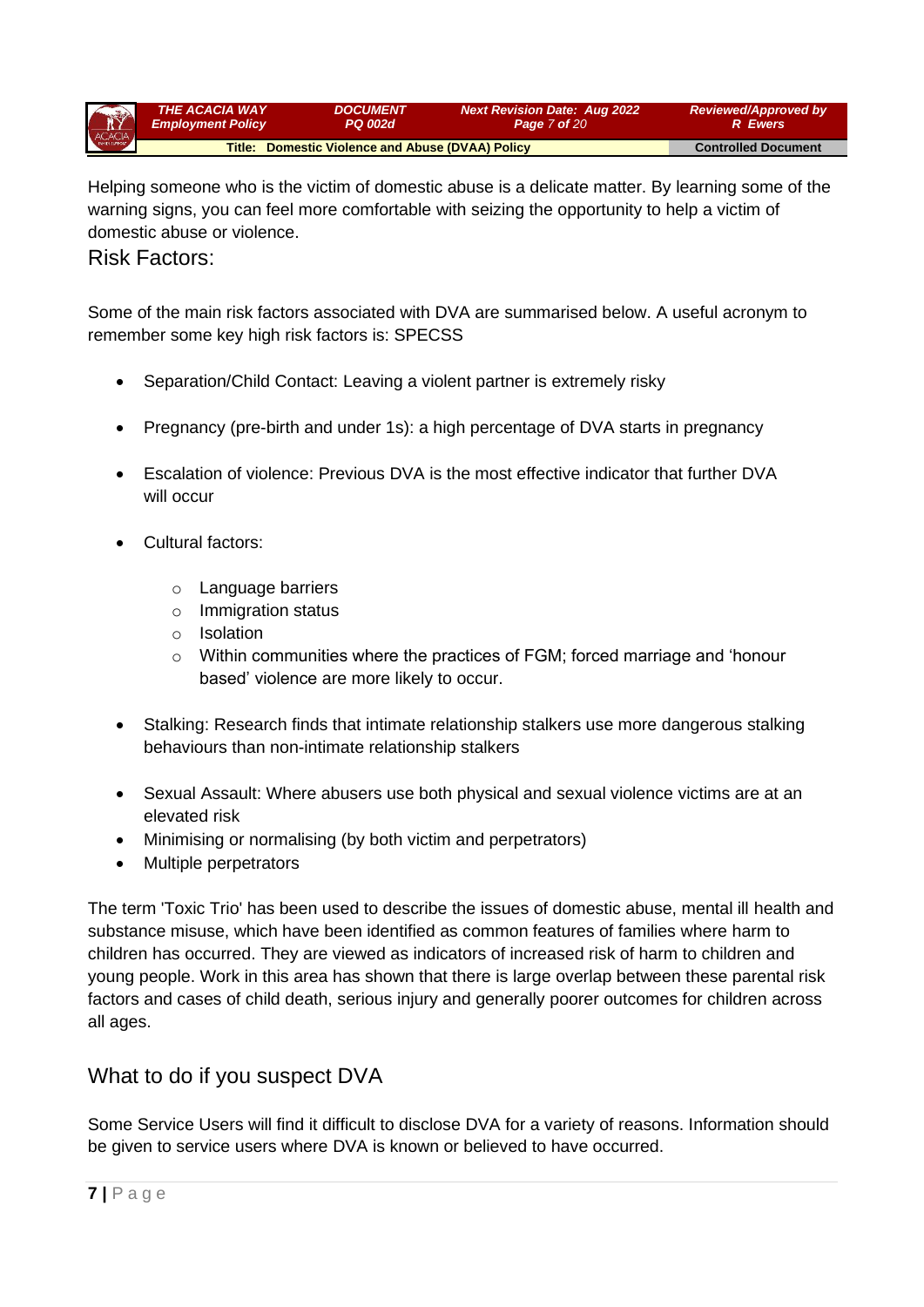| R      | <b>THE ACACIA WAY</b>    | <b>DOCUMENT</b>                                  | <b>Next Revision Date: Aug 2022</b> | <b>Reviewed/Approved by</b> |
|--------|--------------------------|--------------------------------------------------|-------------------------------------|-----------------------------|
|        | <b>Employment Policy</b> | <b>PQ 002d</b>                                   | <b>Page 8 of 20</b>                 | <b>R</b> Ewers              |
| ACACIA |                          | Title: Domestic Violence and Abuse (DVAA) Policy |                                     | <b>Controlled Document</b>  |

### **Asking about abuse**

Staff and volunteers shouldn't shy away from asking appropriate questions to ascertain whether the client is experiencing or has experienced DVA. Asking the question gives the person the opportunity to disclose historical abuse which may be contributing to their mental health problems. Equally it gives an important opportunity to disclose experiences of abuse in the present.

Discussions about DVA should take place with the person in question on their own, and not in the presence of any potential perpetrator who may coerce or intimidate the victim in to denying that abuse is taking place.

Ensure it is safe to ask:

- Consider the environment
- Is it conducive to ask?
- Is it safe to ask?
- Never ask in the presence of another family member, friend, or child over the age of 2 years
- Create the opportunity to ask the question
- Use an appropriate professional interpreter (never a family member).

#### *Ask:*

Frame the topic first then ask a direct question. Examples:

"As violence in the home is so common we now ask contacts about it routinely" "Are you in a relationship with someone who hurts or threatens you?" "Did someone cause these injuries to you?"

#### *Validate:*

Validate what's happening to the individual and send an important message "You are not alone"

"You are not to blame for what is happening to you"

"You do not deserve to be treated in this way."

#### *Assess:*

Assess contact's safety: "Is your partner here with you?" "Where are the children?" "Do you have any immediate concerns?" "Do you have a place of safety?"

## *Action*:

Prioritise people's safety. Be aware of the DVA agencies in your local area, if safe to do so, provide advice and support in a leaflet format, consider a referral to a refuge or police if immediate support is needed.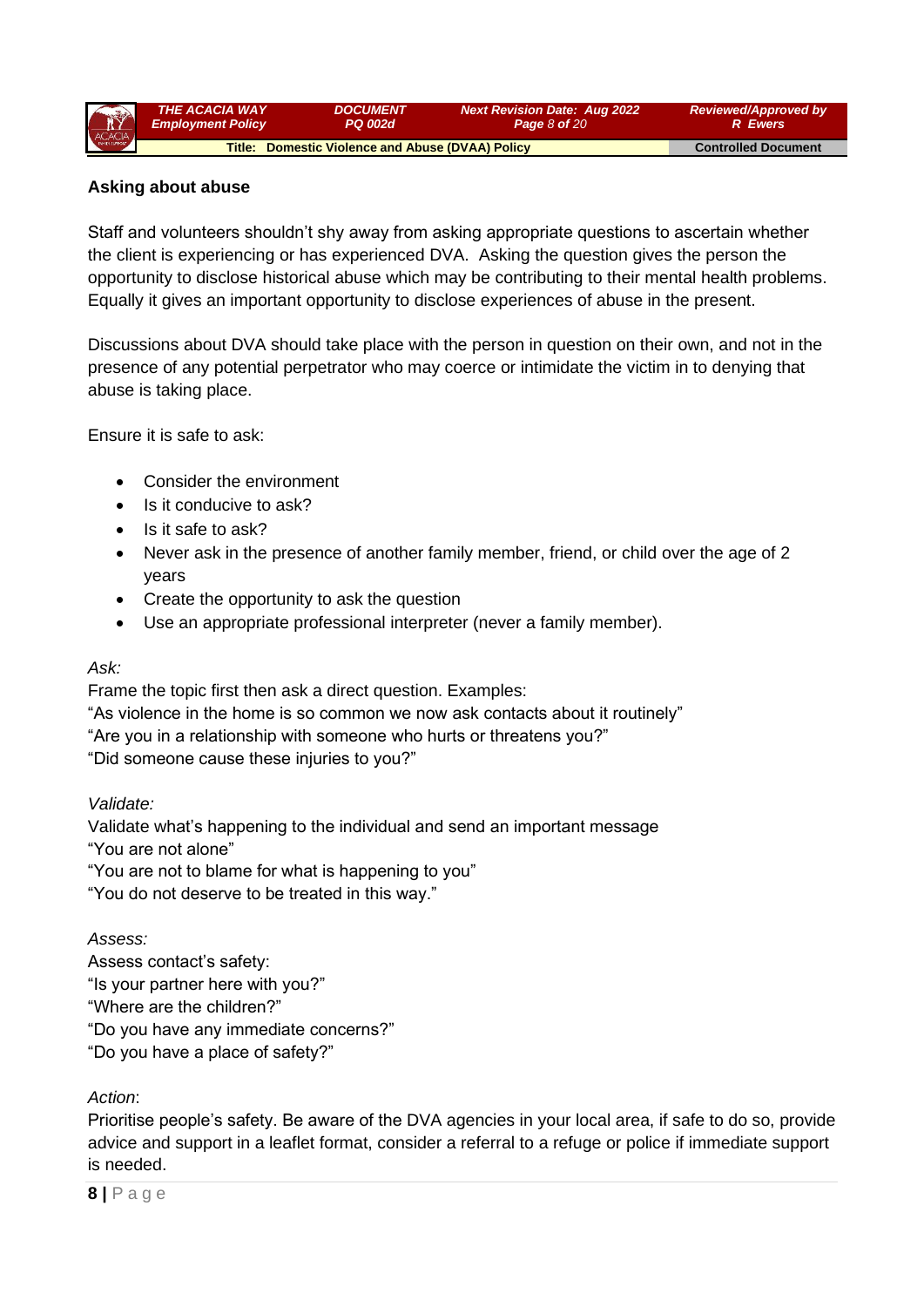| R      | <b>THE ACACIA WAY</b>    | <i><b>DOCUMENT</b></i>                           | <b>Next Revision Date: Aug 2022</b> | <b>Reviewed/Approved by</b> |
|--------|--------------------------|--------------------------------------------------|-------------------------------------|-----------------------------|
|        | <b>Employment Policy</b> | 'PQ 002d                                         | Page 9 of 20                        | <b>R</b> Ewers              |
| ACACIA |                          | Title: Domestic Violence and Abuse (DVAA) Policy |                                     | <b>Controlled Document</b>  |

### *Document:*

Consider safety and confidentiality when recording information in client notes. Medical records can be used by survivors in future criminal justice proceedings.

If a client discloses current DVA or if you strongly suspect it you must discuss this with the safeguarding deputy/safeguarding lead and follow the normal safeguarding internal process for Acacia. Unless you feel that the client and/or the child are in danger you must discuss the matter with the client and only break confidentiality with their permission. When children feature or an adult at risk is involved the staff/volunteer/volunteer must follow the relevant Acacia safeguarding policies and procedures.

People have complex lives and being safe is only one of the things they want for themselves. Staff/volunteers should work with the Adult to establish what being safe means to them and how that can be best achieved.

# Perpetrators of DVA

Some clients accessing Acacia services themselves can also be perpetrators of DVA and this can often be hidden or go unrecognised by family members or professionals. Even where the abuse appears to be linked to a person's condition or state i.e mental illness - it does not mean that it should be tolerated by the victim or ignored/colluded with by professionals. The abuse may have been of many years standing and the abuser's vulnerability may have been used as an excuse for their behaviour when they could actually control their actions. If there is a current risk to the perpetrators family this risk must be assessed and responded to in accordance with this policy and Acacia's safeguarding policy and procedures. The perpetrator should be encouraged to access appropriate support/intervention.

Whilst it may be appropriate for perpetrators to receive a service from Acacia to address their mental health needs, our staff/volunteers lack specialist training and should never attempt any interventions specifically to address their abusive behaviour.

# Information Sharing

Acacia fosters a 'one team' approach that places the welfare of individuals above organisational boundaries and recognises that partners who work better together will be more effective in supporting those at risk of abuse and neglect. GDPR permits information to be shared in a situation of 'vital interest'. For example; prevent serious harm or where a person's life is threatened. Staff/volunteer MUST comply with local and national information-sharing and multiagency partnership arrangements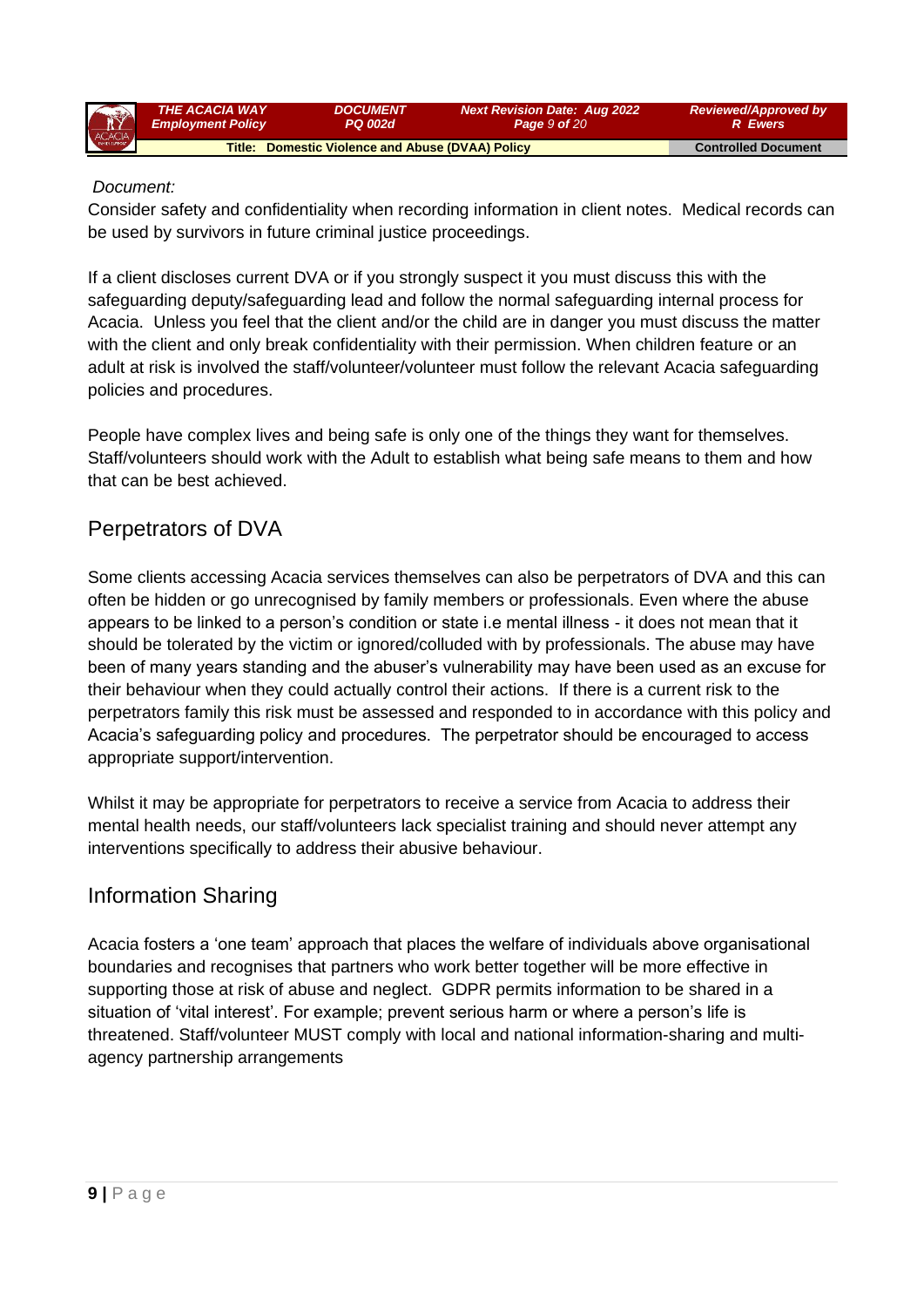| R      | <b>THE ACACIA WAY</b>    | <i><b>DOCUMENT</b></i>                           | <b>Next Revision Date: Aug 2022</b> | <b>Reviewed/Approved by</b> |
|--------|--------------------------|--------------------------------------------------|-------------------------------------|-----------------------------|
|        | <b>Employment Policy</b> | <b>PQ 002d</b>                                   | <b>Page 10 of 20</b>                | <b>R</b> Ewers              |
| ACACIA |                          | Title: Domestic Violence and Abuse (DVAA) Policy |                                     | <b>Controlled Document</b>  |

# **Consent**

In all cases staff/volunteer should attempt to obtain the consent of the person before calling the police. This is not always appropriate and the requirement to obtain consent may be overridden or dispensed with, depending on the following points:

The seriousness of the incident

Potential risk to other people

The capacity of the person to make the decision, this must be recorded in the clinical notes Where a person refuses to allow contact with the police, an assessment as to what would be in the best interests of the person and/or other adults at risk or children must be made and recorded. This should involve consideration of referral to Victim Support Services – people who have been abused need to be aware that this service accepts self-referrals.

The case must be notified at the earliest opportunity to the safeguarding deputy/lead for advice and support.

## **Overriding Consent**

Consent can be overridden in cases where:

- Where there is a serious and imminent threat to the client and/or others (ring 999)
- The allegation is against a paid carer
- Where there are concerns for other adults and/ or children at risk
- Where there is a clear public interest and it is alleged that a serious crime has been committed.

Referrals to the police should be made in writing to ensure there is a clear audit trail of information shared and advice given.

## Training and Preparedness

The Operations Director and the Volunteer Co-ordinator are responsible with support from the DA Lead for ensuring that staff/volunteers have access to relevant information, training, support and supervision in relation to this policy, and that appropriate records are kept of all training.

Staff/volunteer/volunteers at all levels have responsibility for remaining informed and up to date with all aspects of child and adult safeguarding including this policy.

DVA training will be provided to all front-line staff and volunteers. It is a minimum requirement that refresher training is completed at least at two yearly intervals. Acacia provides access to both participatory training and eLearning to suit the learner.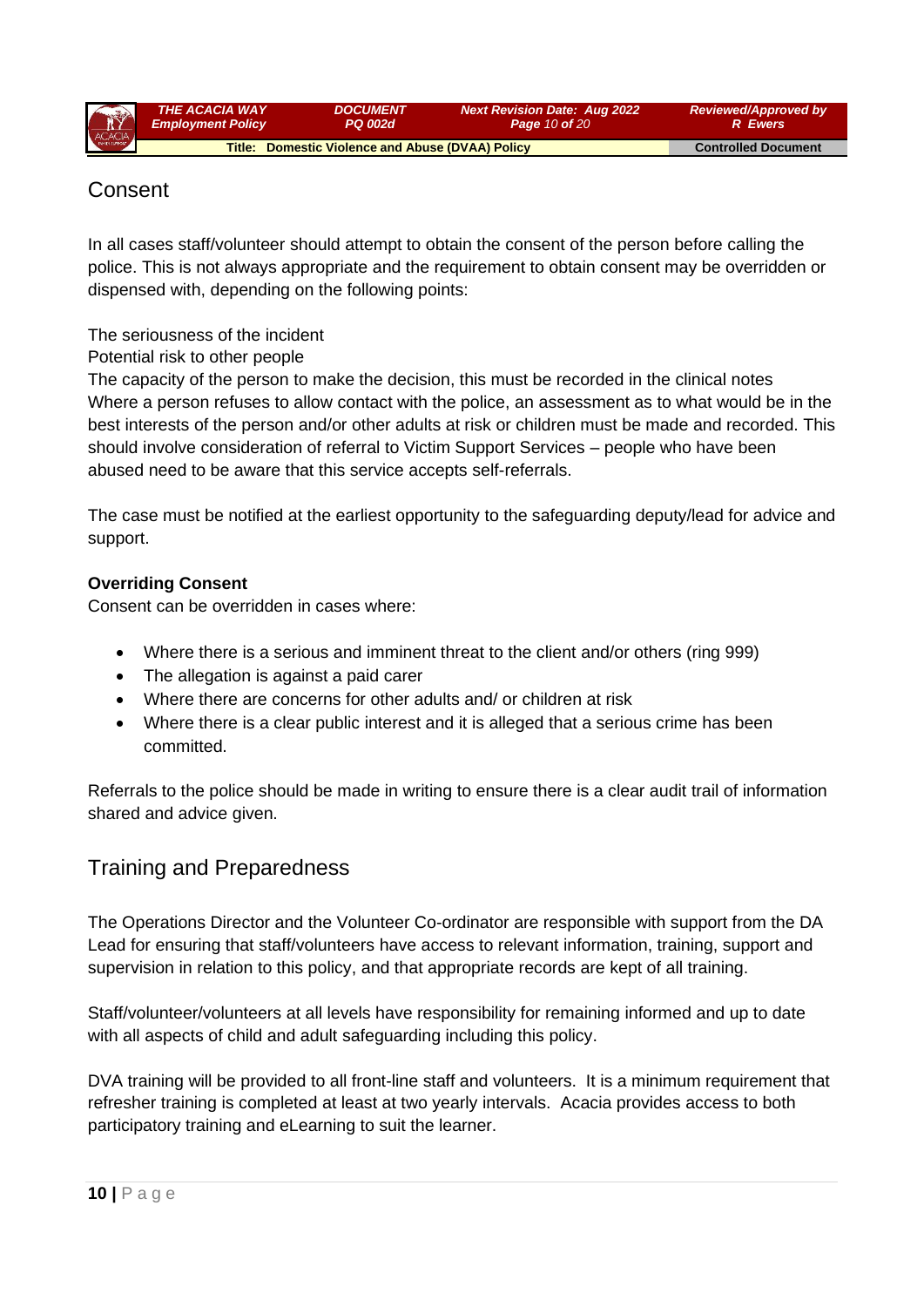| ACACIA | <b>THE ACACIA WAY</b><br><b>Employment Policy</b> | <b>DOCUMENT</b><br><b>PQ 002d</b>                | <b>Next Revision Date: Aug 2022</b><br>Page 11 of 20 | <b>Reviewed/Approved by</b><br><b>R</b> Ewers |
|--------|---------------------------------------------------|--------------------------------------------------|------------------------------------------------------|-----------------------------------------------|
|        |                                                   |                                                  |                                                      |                                               |
|        |                                                   | Title: Domestic Violence and Abuse (DVAA) Policy |                                                      | <b>Controlled Document</b>                    |

#### **Policy – Inward Facing**

## Introduction

Acacia is committed to heightening awareness of domestic abuse and providing guidance and support for employee/volunteers and management.

The Equality and Human Rights Commission's campaign, 'Domestic abuse is your business – break the silence' sets out why action is needed in the workplace. https://www.equalityhumanrights.com/sites/default/files/da\_employers\_pack.pdf

## Policy statement

Acacia is committed to promoting zero tolerance of domestic abuse against and by its entire staff/volunteer workforce and will ensure that the working environment promotes the view that any form of domestic abuse is unacceptable and that such abuse will not be condoned or made the subject of humour in any form.

Acacia recognises that every employee/volunteer who is experiencing or has experienced domestic abuse has the right to raise and discuss the issue with their line manager and/or Safeguarding Lead/Deputy, in the knowledge that the matter will be dealt with sensitive, nonjudgemental, confidential and effective manner.

We acknowledge that domestic abuse:

- $\circ$  Is a crime, is disruptive and socially harmful
- $\circ$  May have an impact in the workplace and that Acacia has responsibility for the health, safety and welfare of its staff and volunteers.
- o Can affect an individual's performance
- $\circ$  Does not discriminate on the basis of sex, class, race, age, disability, ethnicity, religion, marital status or sexual orientation and therefore the policy is applied to all university/college employee/volunteers.

## Aim

We aim to ensure that those employee/volunteers seeking assistance, whether survivor or alleged perpetrator, are confident that their situation will be dealt with seriously and sensitively. We will:

o Assist and support employees/volunteers experiencing domestic abuse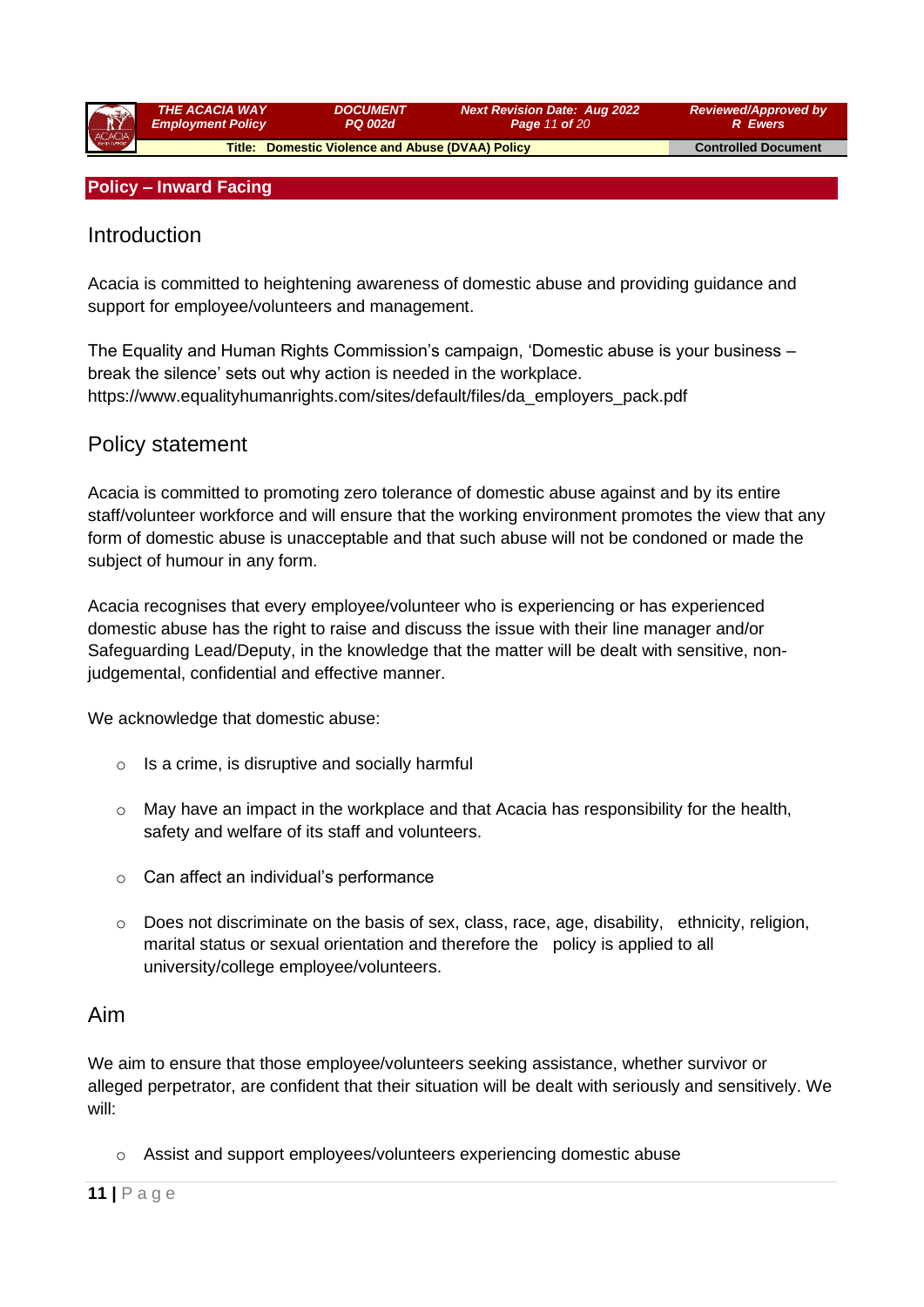| ACACIA | <b>THE ACACIA WAY</b>    | <i><b>DOCUMENT</b></i>                           | <b>Next Revision Date: Aug 2022</b> | <b>Reviewed/Approved by</b> |
|--------|--------------------------|--------------------------------------------------|-------------------------------------|-----------------------------|
|        | <b>Employment Policy</b> | <b>PQ 002d</b>                                   | <b>Page 12 of 20</b>                | <b>R</b> Ewers              |
|        |                          | Title: Domestic Violence and Abuse (DVAA) Policy |                                     | <b>Controlled Document</b>  |

- o Aid managers in seeking to help team members experiencing domestic abuse
- o Assist colleagues of those experiencing domestic abuse

# Employees/Volunteers Experiencing Domestic Abuse

Acacia respects the employee/volunteer's right to privacy in the event that they do not wish to inform Acacia that they have experienced, or are experiencing, domestic abuse.

Employees/volunteers who make it known that they are experiencing domestic abuse will be treated in a supportive and sympathetic manner. They will not be judged by other employees/volunteers and will be encouraged to help themselves out of their abusive circumstances, having due regard for their personal safety, and that of any children or vulnerable adults in their household.

Employees/volunteers can seek advice and support services from their line manager. Alternatively, employee/volunteers can contact Acacia's external counselling and pastoral counselling services free of charge directly. The contact details are available widely within Acacia. Trade union representatives should also be able to provide advice and support.

Employees/volunteers should be encouraged to discuss any issues of domestic abuse with their line manager. The effects of domestic abuse can impact on an employee/volunteer's standard of work or attendance. This will be taken into consideration with regards to any formal policies or procedures, including performance management or disciplinary procedures.

# Managers' Responsibility

Managers should appreciate how difficult it may be for an employee/volunteer to discuss his/her personal circumstances and should always offer support in a sensitive and non-judgemental fashion. They should remember that signs of abuse will often not be visible and that an individual may leave their abusive environment only to return again some time in the future.

Where a manager suspects that an employee/volunteer is experiencing domestic abuse, they should:

- o Contact the DV Lead before any discussion takes place with the employee/volunteer.
- o Ensure that any discussion about the employee/volunteer's situation, or with the employee/volunteer, takes place in private.
- o Handle the situation with care and sensitivity. Employees/volunteers should never feel pressurised into disclosing personal information that they do not feel comfortable sharing. Be aware that the employee/volunteer may need some time to decide what to do.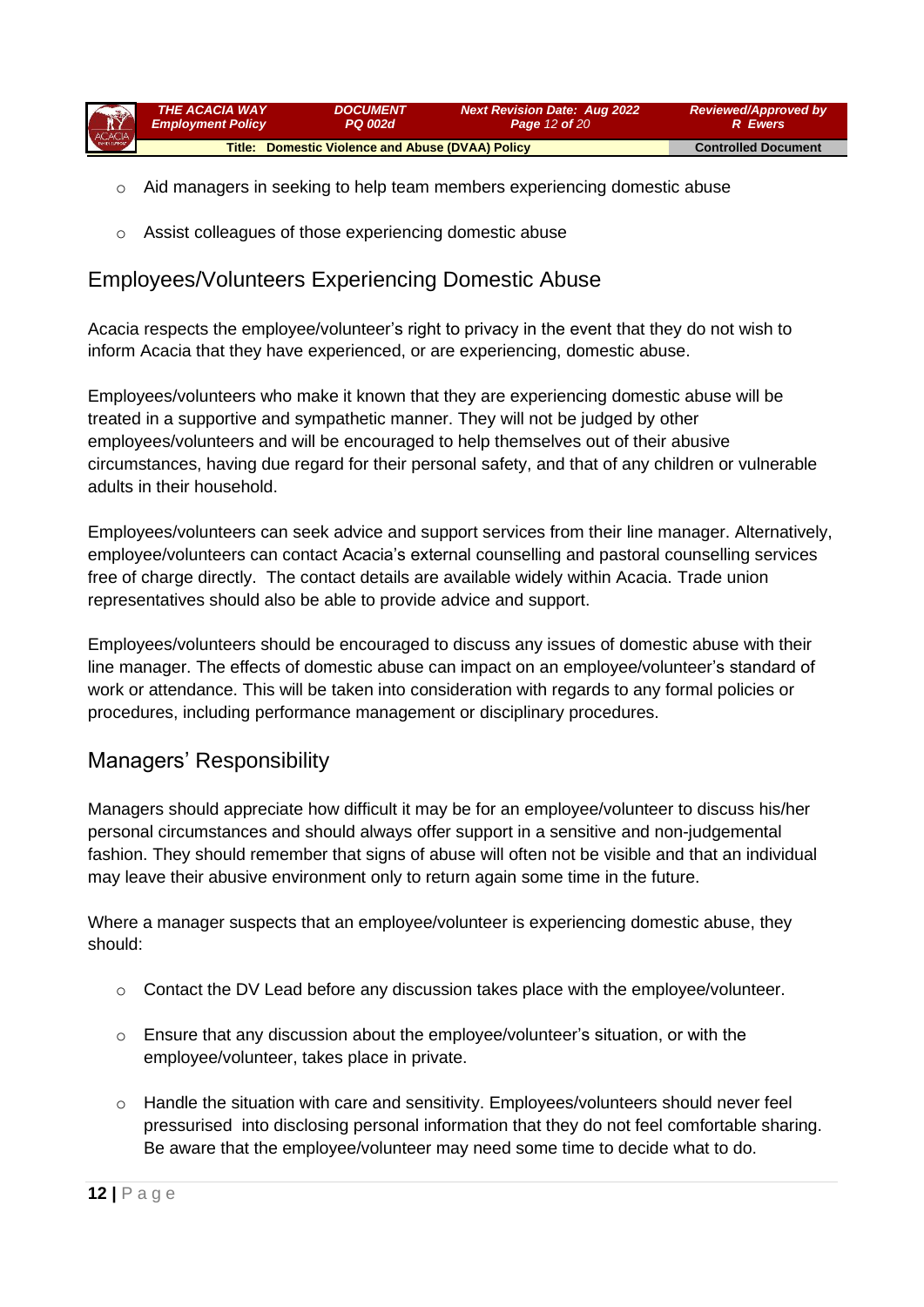| R      | THE ACACIA WAY                                          | <b>DOCUMENT</b>            | <b>Next Revision Date: Aug 2022</b> | <b>Reviewed/Approved by</b> |
|--------|---------------------------------------------------------|----------------------------|-------------------------------------|-----------------------------|
|        | <b>Employment Policy</b>                                | PQ 002d                    | <b>Page 13 of 20</b>                | <b>R</b> Ewers              |
| ACACIA | <b>Title: Domestic Violence and Abuse (DVAA) Policy</b> | <b>Controlled Document</b> |                                     |                             |

- $\circ$  Respect confidentiality understand that the employee/volunteer may not wish to discuss any details with their line manager and may prefer to involve a third party, such as a trade union representative, colleague or someone from an outside agency.
- $\circ$  Find out what the employee/volunteer wants and whether a manager or another agency can help them achieve it; find out what support is available and explore these options with the employee/volunteer. Be honest and realistic about what can be offered.
- $\circ$  Be aware of any additional issues faced by the employee/volunteer due to their protected characteristics.
- $\circ$  Introduce and encourage employee/volunteers to contact the support services available. workplace and/or external (see Appendix 1 for relevant support agencies contact details), but avoid taking on a counselling role themselves.
- $\circ$  Be aware that in many cases there would also be the involvement of police

# Recognising that an employee/volunteer may need help

It is not always easy to recognise that an employee/volunteer is experiencing domestic violence and may require some assistance. Certain indicators such as a sudden change in behaviour, depression, inability to concentrate, obvious injuries or regular but unexpected absence from work may be indicative of a variety of problems, of which domestic abuse may be one.

## Warning Signs

● Comes to work repeatedly with injuries. ● Unusual number of calls from home and strong reaction to the calls.  $\bullet$  Late for work and needing to leave early.  $\bullet$  Secretive about home life.  $\bullet$ Frequent absenteeism. ● Emotional reactions such as tearful, angry, depressed, nervous, confused. ● Partner exerts unusual amount of control over their life. ● Partner makes demands over their work schedule. ● May be extremely passive or aggressive. ● May seem chronically depressed or depressed in cycles. ● May isolate them at work. ● Uncharacteristic lateness. ● Inappropriate or excessive clothing. ● Repeated or unexplained injuries. ● Depression or anxiety. ● Difficulty in concentrating. ● Changes in quality of performance.

These are just a few characteristics. Different people will react in different ways. A more important sign is when an individual behaves in a way that is unusual for her or him.

Those who suffer domestic violence at home are often targeted at work; they may receive unwanted telephone calls or text messages or be assaulted on their way into or out of work. However, it is unlikely, in the first instance, that employee/volunteers experiencing domestic abuse will inform other members of staff/volunteer of their situation, or approach their manager with problems.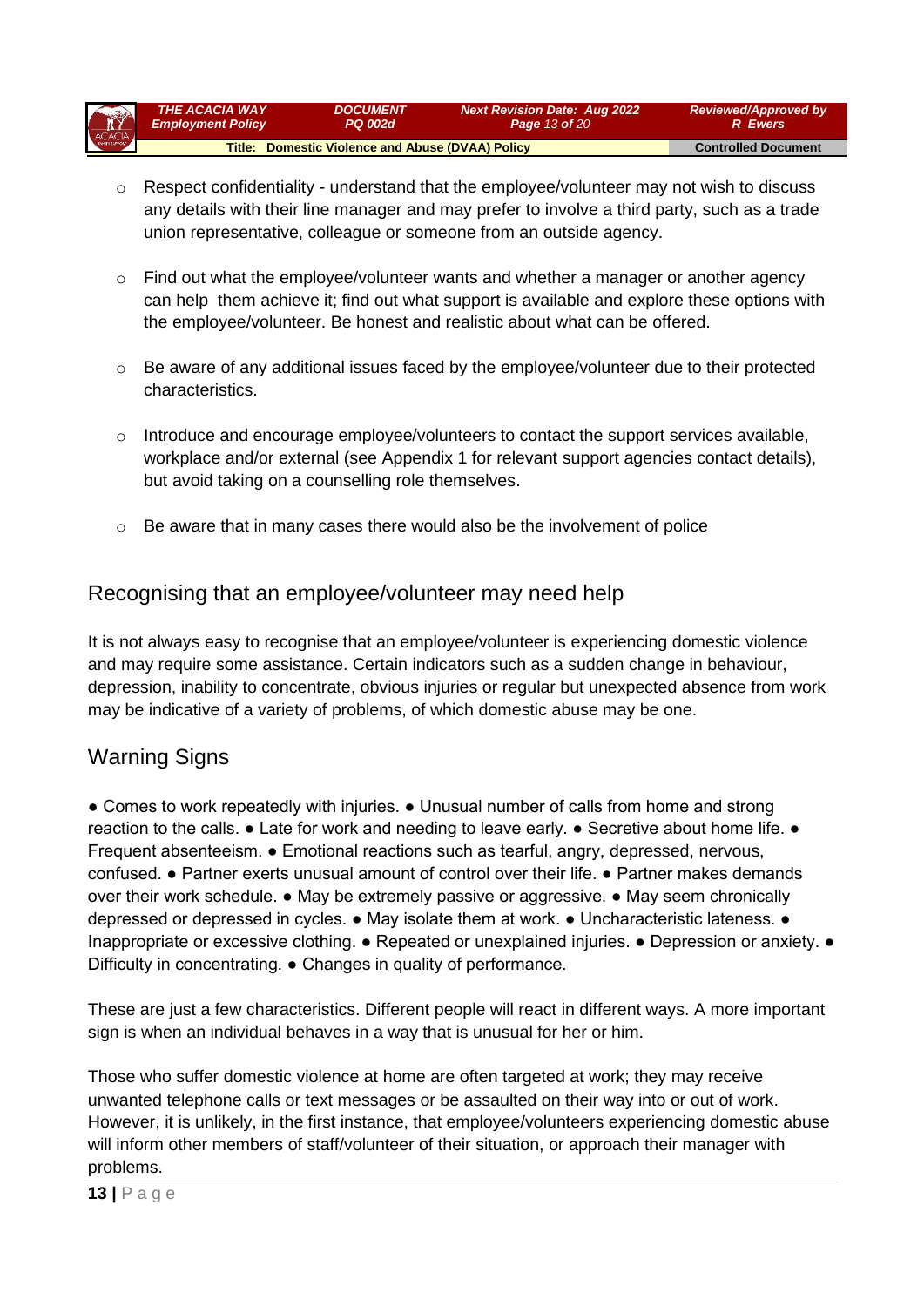| $\mathbf{R}$ | <b>THE ACACIA WAY</b>                            | <i><b>DOCUMENT</b></i>     | <b>Next Revision Date: Aug 2022</b> | <b>Reviewed/Approved by</b> |
|--------------|--------------------------------------------------|----------------------------|-------------------------------------|-----------------------------|
|              | <b>Employment Policy</b>                         | <b>PQ 002d</b>             | <b>Page 14 of 20</b>                | <b>R</b> Ewers              |
| ACACIA       | Title: Domestic Violence and Abuse (DVAA) Policy | <b>Controlled Document</b> |                                     |                             |

It is far more likely that the manager will become aware of the situation through associated issues such as sickness absence monitoring or poor performance.

As with other welfare issues, identifying that an employee/volunteer is experiencing difficulties at an early stage will lead to appropriate help being offered, and allow that employee/volunteer to deal with their situation far more effectively.

# Employee/volunteers who are alleged perpetrators or perpetrators of domestic abuse

Domestic abuse perpetrated by employee/volunteers will not be condoned under any circumstances nor will it be treated as purely a private matter. Acacia recognises it has a role in encouraging and supporting employee/volunteers to address violent and abusive behaviour of all kinds.

If an employee/volunteer approaches their line manager or another manager about their abusive behaviour, Acacia will provide them with information about the services and support available to them and will encourage the perpetrator to seek support and help from an appropriate source.

Acaciawill treat any allegation, disclosure or conviction of a domestic abuse related offence on a case by case basis with the aim of reducing risk and supporting change in behaviour.

An employee/volunteer who is cautioned or convicted of a criminal offence in relation to domestic abuse may be subject to Acacia disciplinary procedure. Acacia also reserves the right to consider the use of the disciplinary procedure should an employee/volunteer's activities outside work have a detrimental impact on their ability to perform their role for which they were employed and/or be considered to have brought Acacia Family Support into disrepute.

If a colleague is found to be knowingly assisting an abuser in perpetrating abuse, for example, by giving them access to facilities such as telephones or email, then they will be seen as having committed a disciplinary offence.

If it becomes evident that an employee/volunteer has made a malicious allegation that another employee/volunteer is perpetrating abuse, then this will be treated as a serious disciplinary offence and action will be taken under Acacia disciplinary policy.

In cases where both the survivor and the alleged perpetrator or perpetrator of domestic abuse work in the same institution, Acacia will take appropriate action. If abuse takes place at work prompt disciplinary action will be taken.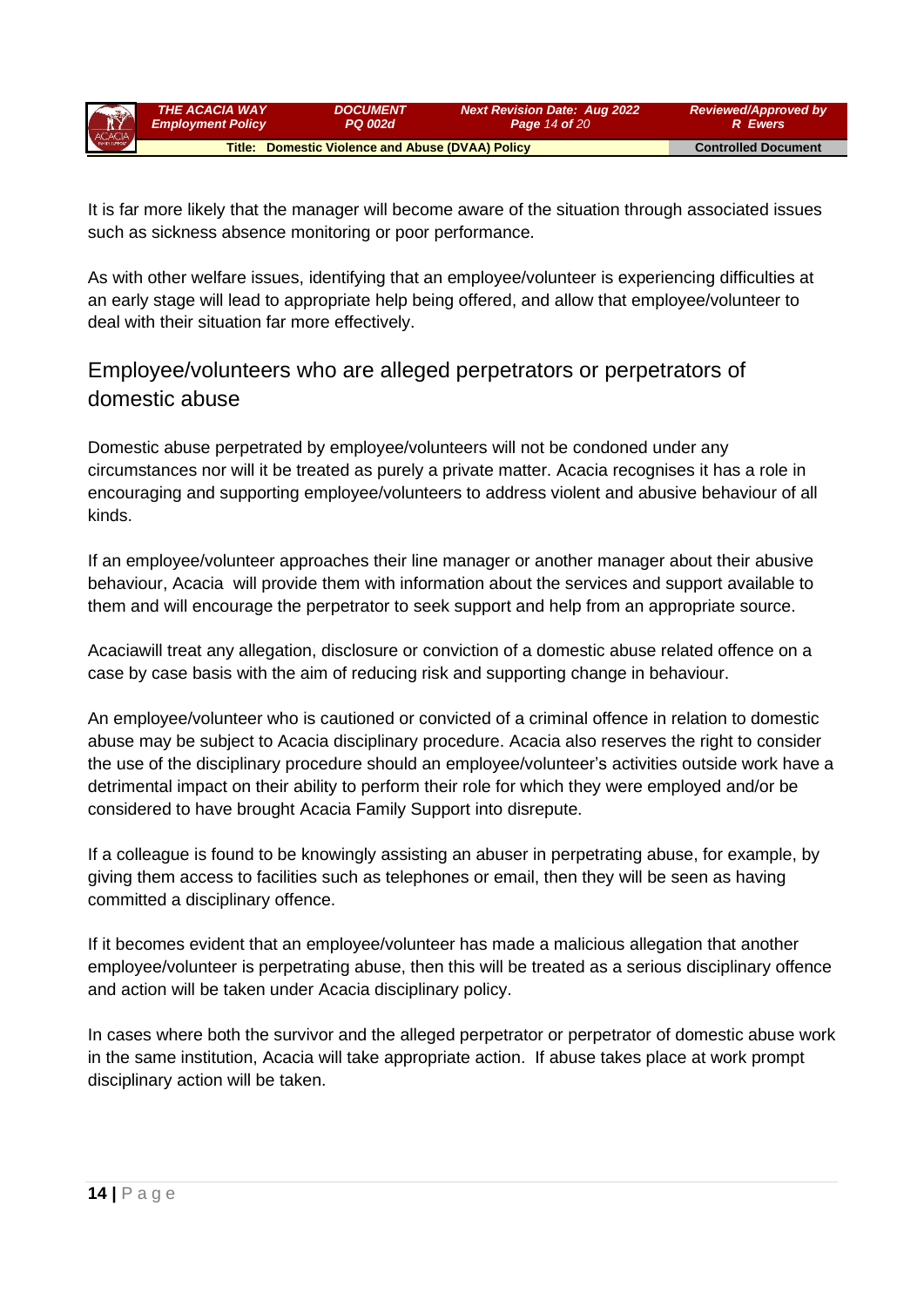| <b>AY</b> | <b>THE ACACIA WAY</b>                            | <i><b>DOCUMENT</b></i>     | <b>Next Revision Date: Aug 2022</b> | <b>Reviewed/Approved by</b> |
|-----------|--------------------------------------------------|----------------------------|-------------------------------------|-----------------------------|
|           | <b>Employment Policy</b>                         | <b>PQ 002d</b>             | <b>Page 15 of 20</b>                | <b>R</b> Ewers              |
| ACACIA    | Title: Domestic Violence and Abuse (DVAA) Policy | <b>Controlled Document</b> |                                     |                             |

# **Confidentiality**

Once an employee/volunteer has confided in their line manager or a member of the Human Resources department that they are experiencing domestic abuse, they should be reassured that this information will be kept confidential.

Correspondence between Acacia and the employee/volunteer should be discussed and agreed regarding safe contact numbers and addresses.

In the cases of DVA involving staff/volunteers, confidentiality can only be broken in the following circumstances:

- o With the consent of the individual
- $\circ$  If it is required by law
- $\circ$  If it is unequivocally in the public interest where failure to disclose information may expose the individual or others to the risk of death or serious harm. In such circumstances information should be disclosed promptly to an appropriate person or authority
- $\circ$  If it will prevent a serious risk to public health and serious crime
- $\circ$  If a child is involved

## Ensuring employee/volunteers' Health and Safety

The main responsibilities of employers, staff/volunteer and others for the health, safety and welfare of persons at work are defined in the Health and Safety at Work Act 1974 and the Management of Health and Safety at Work Regulations 1999.

Where an employee/volunteer advises that they are experiencing or are at risk of experiencing domestic abuse an attempt should be made to assess whether there is a threat to their personal safety during working hours. A risk assessment should be documented and any mitigating actions identified/implemented.

Such actions could include:

- o Improving security measures such as changing security codes
- $\circ$  Determining who is on site by checking ID badges of staff/volunteer and learners
- $\circ$  Reminding staff/volunteers not to divulge information about the individual, especially personal details such as addresses, telephone number of work patterns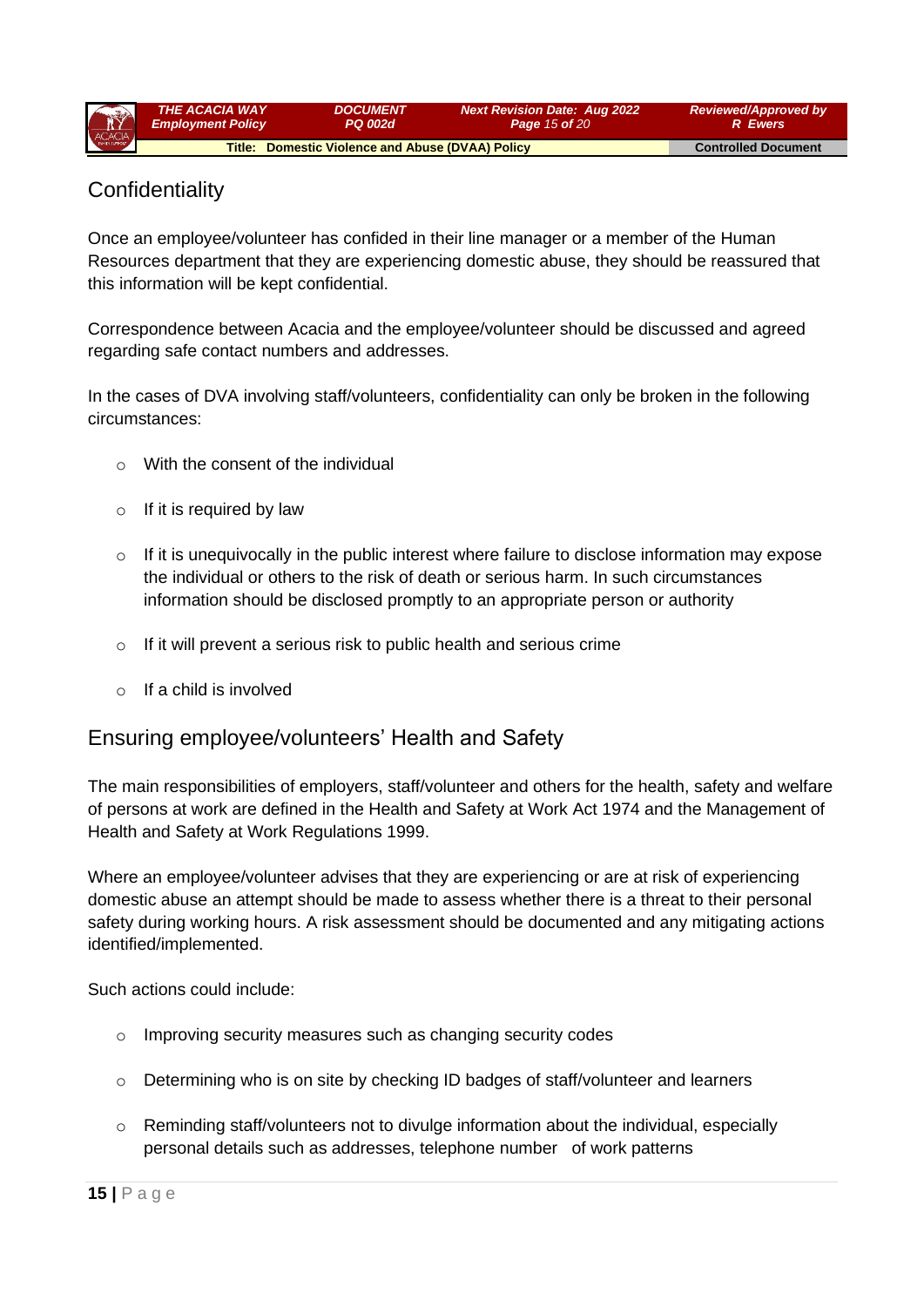| ACACIA | <b>THE ACACIA WAY</b>                            | <i><b>DOCUMENT</b></i>     | <b>Next Revision Date: Aug 2022</b> | <b>Reviewed/Approved by</b> |
|--------|--------------------------------------------------|----------------------------|-------------------------------------|-----------------------------|
|        | <b>Employment Policy</b>                         | <b>PQ 002d</b>             | <b>Page 16 of 20</b>                | <b>R</b> Ewers              |
|        | Title: Domestic Violence and Abuse (DVAA) Policy | <b>Controlled Document</b> |                                     |                             |

- $\circ$  Offering temporary or permanent changes in the workplace, work times and patterns, helping to make the employee/volunteer less at risk at work, and on their journeys to and from work. This could include changes to the office layout to ensure the employee/volunteer is not visible from reception or from ground floor windows.
- o Offering changes in specific duties or where possible redeployment to another post.
- $\circ$  Agreeing what to tell other staff/volunteers and how they should respond if the abuser rings or calls at the workplace. Consider providing colleagues with a photograph of the abuser and other relevant details such as car registration number, which may help to maintain security in the workplace.
- o Making sure that any systems for recording staff/volunteer whereabouts during the day are adequate and if the work requires visits outside the Acacia premises, considering how risks can be minimised (for example changing duties or allowing a certain colleague to accompany them on certain journeys).
- o Recording any incidents in the workplace, including persistent phone calls, emails or visits to a member of staff/volunteer by their partner/ex-partner; details of any witnesses should also be recorded. Acacia could also apply for an injunction if the actions of the alleged perpetrator impinge on the health and safety of other members of staff/volunteers.

## Leave options for employees experiencing domestic abuse

Acacia has a special leave policy which has provisions to allow for some paid or unpaid leave to deal with special leave requirements, at the manager's/Trustees' discretion. Managers should deal sympathetically and consistently with requests from employees who have disclosed they are experiencing domestic abuse, for reasonable time off.

Employees' will be entitled to special leave to attend civil or criminal court hearings as a witness. They will also be entitled to special leave if they are required to attend court to seek an injunction against a perpetrator or alleged perpetrator of domestic abuse.

Managers must record applications for special leave in accordance with Acacia special leave policy. The applications should be kept securely to ensure confidentiality and must be approved by the board of Trustees.

Managers should be sympathetic and creative in exploring options with staff where it is necessary for them to arrange appointments during the normal working day. These appointments may include: arranging rehousing, appointments with support agencies (Social Services, Women's Aid, counsellors etc.), and meetings with solicitors, making alternative childcare or education arrangements.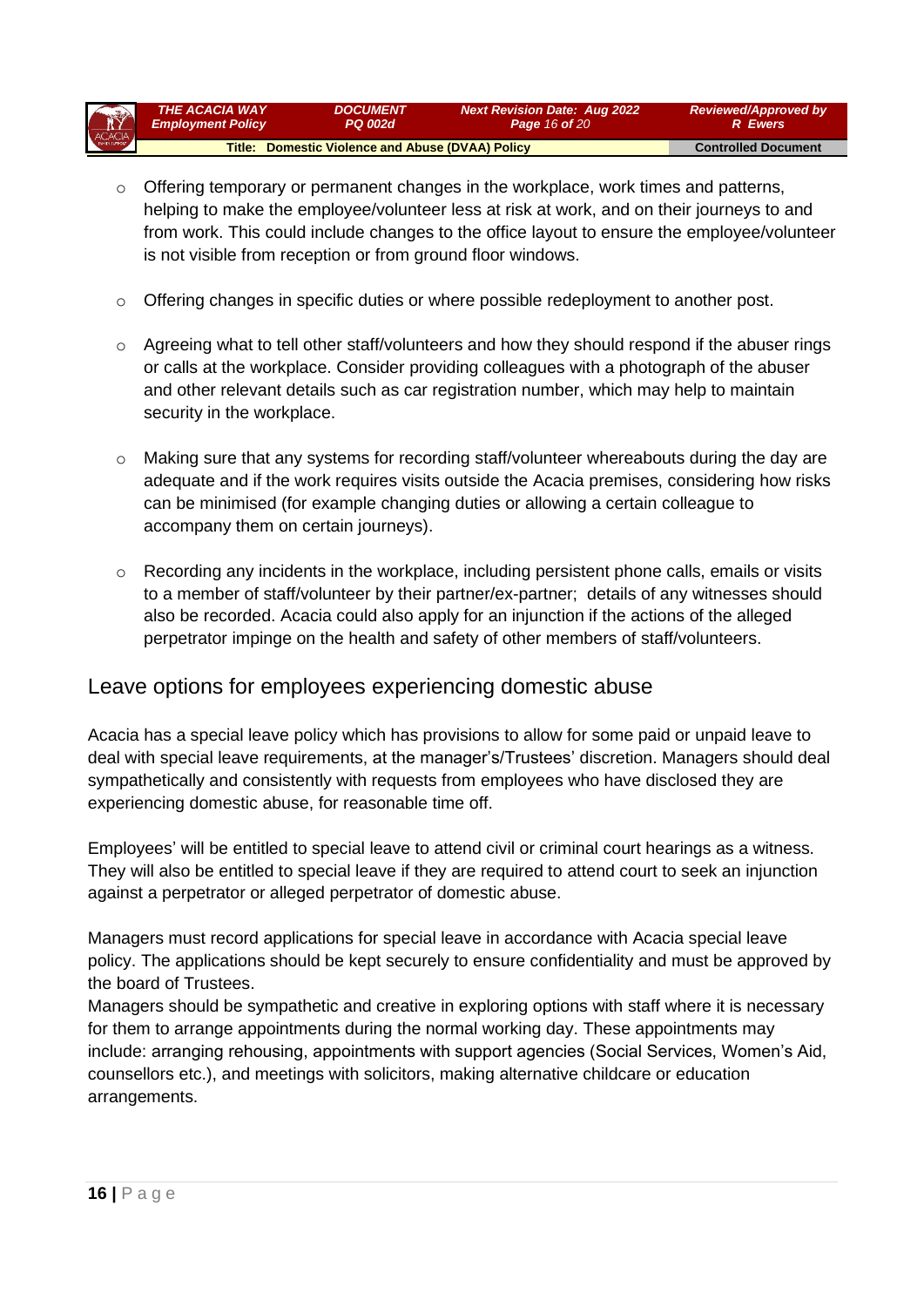

APPENDIX 1 Where to go for help

### **GENERAL**

**Birmingham & Solihull Women's Aid 0808 800 0028**  www.bswaid.org

**Birmingham Housing Options Hub: 0808 169 9604** 

**Birmingham Council Housing 0121 303 7410** or **0121 303 2296/4806**  https://www.birmingham.gov.uk

**Adult Social Care 0121 303 1234** or **0121 675 4806** 

**Children's Social Care 0121 303 1888 or 0121 675 4806**

#### **BAME**

Aanchal Women's Aid A women's organisation that assists women affected by physical as well as mental, financial, sexual and emotional domestic abuse. The helpline for Asian women experiencing domestic violence provides support to women whose languages include: Bengali, Hindi, Punjabi, Gujarati, Tamil and Urdu. T: 08454 512 547 helpline 24 hours E: info@aanchal.org.uk W: www.aanchal.org.uk

Broken Rainbow A helpline for lesbian, gay, bisexual and transgender people experiencing domestic violence. T: 0300 999 5428 (Monday and Thursday 10am - 8pm); Tuesday and Wednesday 10am to 5pm (1pm – 5pm Tuesday is a Trans specific service) E: help@brokenrainbow.org.uk W: www.broken-rainbow.org.uk

Chinese Information and ADVAice Centre The Chinese Information and ADVAice Centre (CIAC) provide free information, aDVAice and support to disaDVAntaged Chinese people living in the UK. They support women and children who are survivors of, or at risk of domestic violence. T: 020 7 462 1281 – Domestic violence line E: info@ciac.co.uk W: [www.ciac.co.uk](http://www.ciac.co.uk/)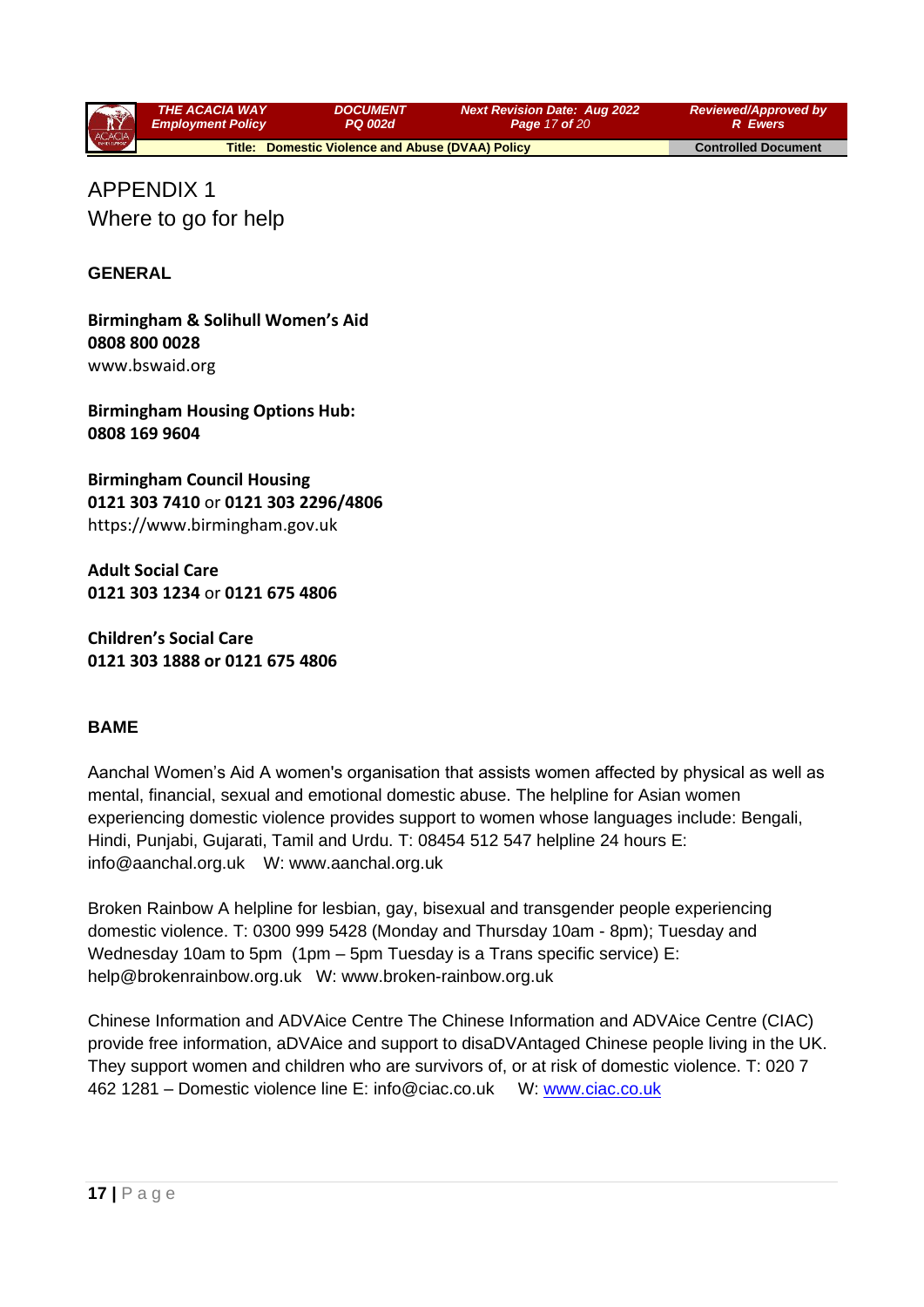| R      | <b>THE ACACIA WAY</b>                            | <i><b>DOCUMENT</b></i> | <b>Next Revision Date: Aug 2022</b> | <b>Reviewed/Approved by</b> |
|--------|--------------------------------------------------|------------------------|-------------------------------------|-----------------------------|
|        | <b>Employment Policy</b>                         | <b>PQ 002d</b>         | <b>Page 18 of 20</b>                | R Ewers                     |
| ACACIA | Title: Domestic Violence and Abuse (DVAA) Policy |                        |                                     | <b>Controlled Document</b>  |

Jewish Women's Aid Jewish Women's Aid is the only specialist organisation in the UK supporting Jewish Women affected by domestic violence. T: 0808 801 0500 (9.30am – 9.30pm Monday to Thursday) W: www.jwa.org.uk

Karma Nirvana Karma Nirvana is a UK registered Charity that supports victims and survivors of Forced Marriage and Honour-Based Abuse. T: 0800 599 9247 E: email form available on the contact page of the website W: [www.karmanirvana.org.uk](http://www.karmanirvana.org.uk/)

Turkish Cypriot Women's Project Offers help with emergency housing, children, injunctions against violent partners, welfare benefits, health care matters and other issues related to domestic violence. It provides a free service for any Turkish-speaking women living in London. T: 020 8 340 3300 E: info@tcwp.org.uk W: www.tcwp.org.uk

Shakti Women's Aid Based in Edinburgh, Shakti has been working since 1986 to offer support, advocacy and information to all black and minority ethnic women, children and young people experiencing or fleeing domestic abuse. T: 0131 475 2399 W: www.shaktiedinburgh.co.uk

## **Not for profit organisations that works to protect girls and young women who are at risk from female genital mutilation (FGM)**

Daughters of Eve T: 07983 030 488 W: www.dofeve.org

Forward UK T: 020 8960 4000 (09:30 – 18:00 Monday to Friday) W: www.forwarduk.org.uk

End Violence Against Women Coalition A coalition representing seven million individuals and organisations across the UK who believes that they can and must create a world free from the threat and reality of violence against women. T: 020 7 033 1559 E: admin@evaw.org.uk W: www.enDVAiolenceagainstwomen.org.uk

## **Home Office Official government web pages about domestic violence**

W: www.homeoffice.gov.uk/domesticviolence/index.htm W: www.thisisabuse.direct.gov.uk

#### **Others**

Men's ADVAice Line The Men's ADVAice Line is a confidential helpline for men experiencing domestic violence from a partner or ex-partner (or from other family members). T: 0808 801 0327 E: info@mensaDVAiceline.org.uk W: www.mensaDVAiceline.org.uk

National Society for the Prevention of Cruelty to Children (NSPCC) National charity safeguarding children T: 0800 028 3550 E: fgmhelp@nspcc.org.uk W: www.nspcc.org.uk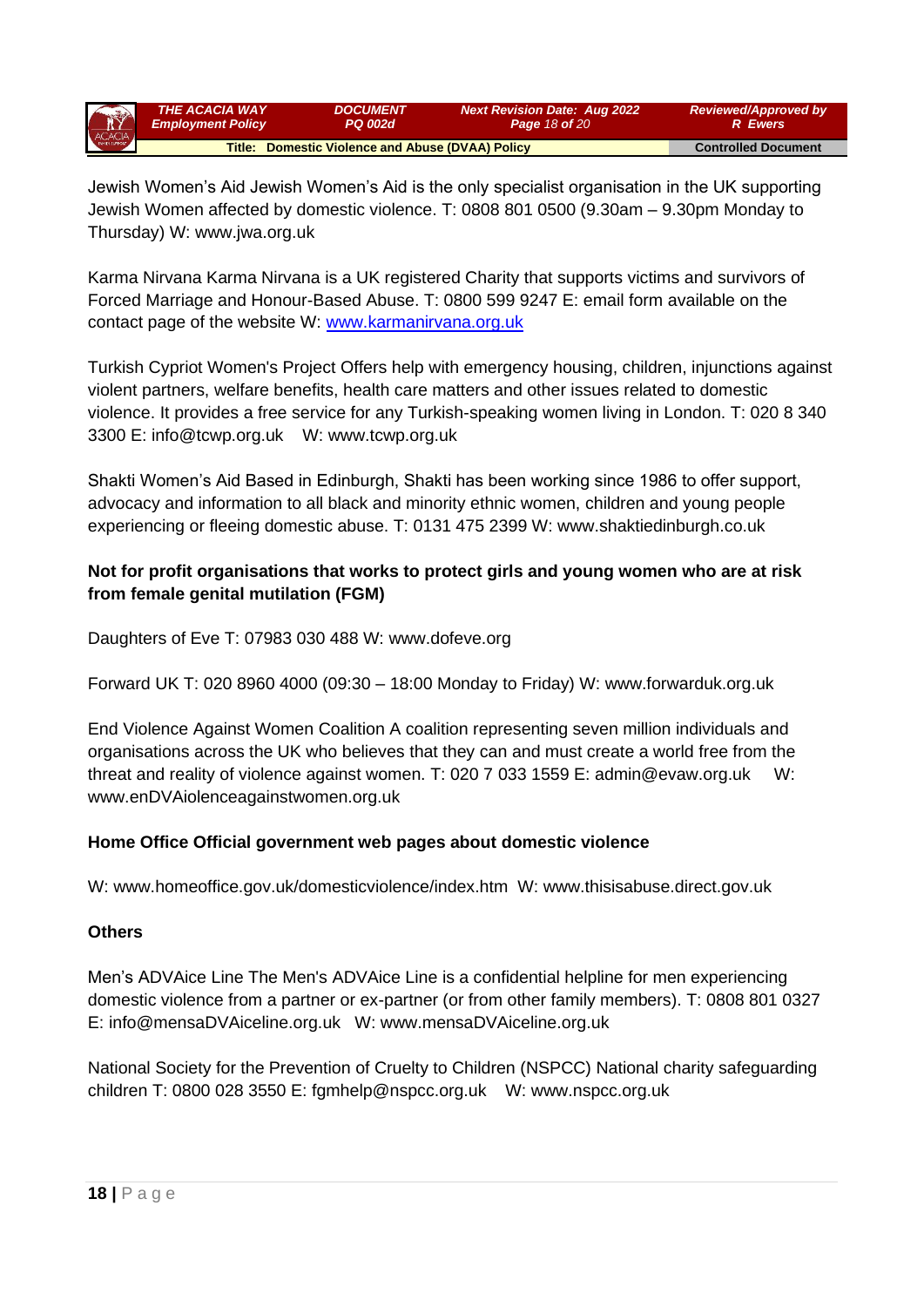| R      | <b>THE ACACIA WAY</b>                            | <b>DOCUMENT</b>            | <b>Next Revision Date: Aug 2022</b> | <b>Reviewed/Approved by</b> |
|--------|--------------------------------------------------|----------------------------|-------------------------------------|-----------------------------|
|        | <b>Employment Policy</b>                         | <b>PQ 002d</b>             | <b>Page 19 of 20</b>                | 'R Ewers i                  |
| ACACIA | Title: Domestic Violence and Abuse (DVAA) Policy | <b>Controlled Document</b> |                                     |                             |

Network for Surviving Stalking A national UK charity representing stalking victims and their families T: 0808 802 0330 (9:30-4pm weekdays (except Wednesday 1-4pm) E: aDVAice@stalkinghelpline.org W: www.stalkinghelpline.org

Rape Crisis – England Rape Crisis is a national charity and the umbrella body for a network of independent member Rape Crisis organisations. T: 0808 802 9999 (12 - 2.30pm - 7 - 9.30pm) W: www.rapecrisis.org.uk

Refuge Opened in 1971, Refuge became the world's first safe house for women and children escaping domestic violence. T: 0808 2000 247 W: www.refuge.org.uk

Refuge Crisis Line (London wide) T: 0870 599 5443

Respect Respect has been supporting male survivors of domestic violence since 2007 when they took over the management of the Men's ADVAice Line. T: 0808 801 0327 E: info@mensaDVAiceline.org.uk W: www.respect.uk.net Southall Black Sisters A not for profit organisation set up in 1979 to meet the needs of black (Asian and African Caribbean) and minority ethnic women. T: 020 8 571 0800 W: www.southallblacksisters.org.uk

Women's Aid - (run in partnership with Refuge) Women's Aid is the key national charity working to end domestic violence against women and children. We support a network of over 300 dedicated specialist domestic violence services across the UK. T: 0808 2000 247 E: helpline@womensaid.org.uk W: www.womensaid.org.uk

White Ribbon Campaign UK The White Ribbon Campaign was launched in Canada in 1989 following the unprovoked murder of 14 women at a university campus. It is recognised as the world's largest effort of men and boys working together to end men's violence against women and girls. T: 01422 886 545 E: info@whiteribboncampaign.co.uk W: www.whiteribboncampaign.co.uk

Scotland Rape Crisis - Scotland T: 08088 01 03 02 (Every day 6pm – midnight) W: www.rapecrisisscotland.org.uk Scottish Women's Aid Offering a 24/7 telephone service, Scottish Women's Aid is the lead organisation in Scotland working towards the prevention of domestic abuse. T: 0800 027 1234 W: www.scottishwomensaid.org.uk

Northern Ireland Northern Ireland Women's Aid Federation T: 0800 917 1414 W: www.niwaf.org Rape Crisis – Ireland T: 1800 778888 (24 hour helpline)

Wales Wales Domestic Abuse Helpline Wales Domestic Abuse Helpline is a confidential free support and information service for women, children and men in Wales who are experiencing or who have experienced domestic abuse and or sexual abuse and violence. T: 0808 8010 800 W: W: www.wdah.org.uk

Welsh Women's Aid Welsh Women's Aid is the national umbrella organisation representing local Women's Aid Groups situated throughout Wales. Their member groups provide direct services for